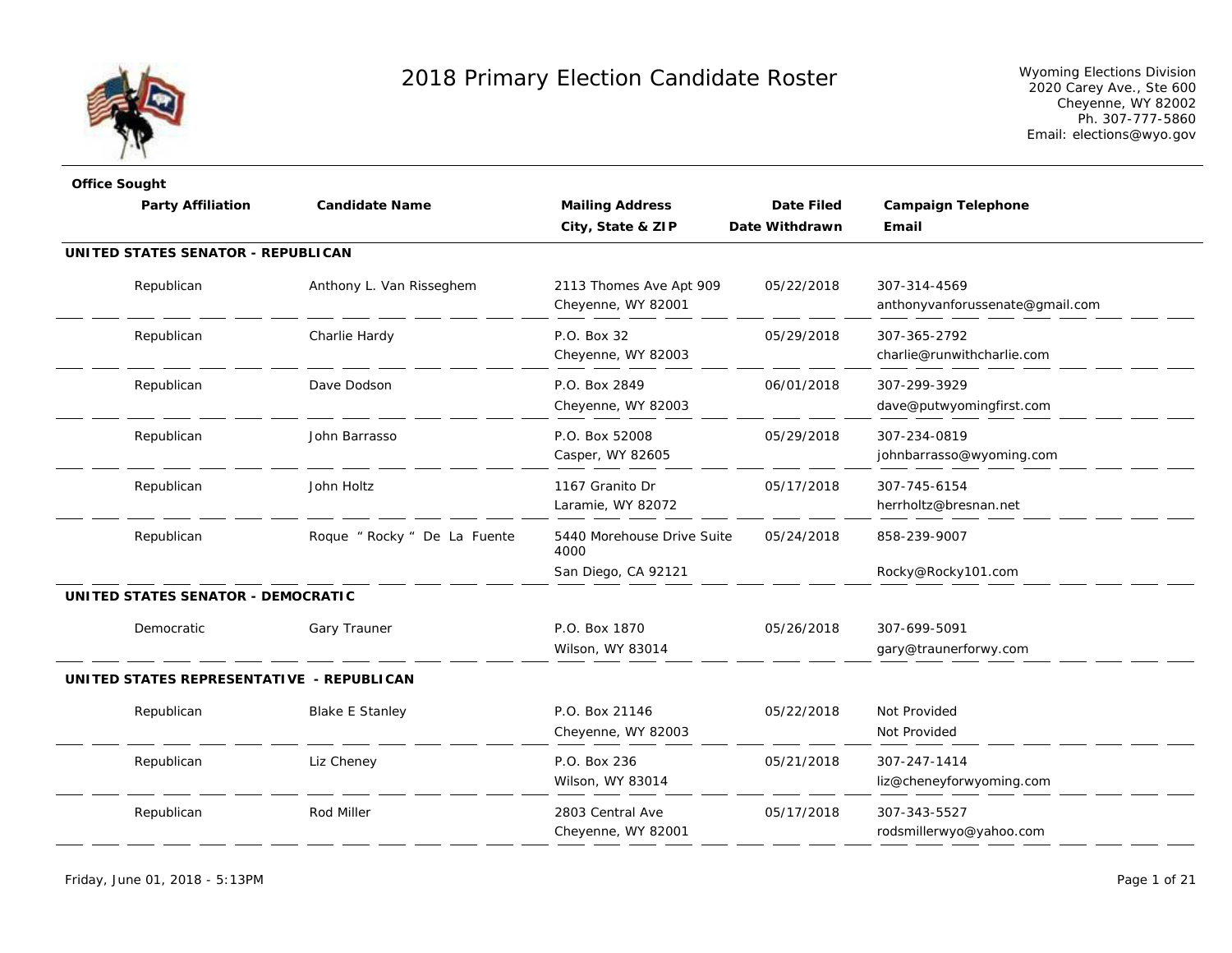

| <b>Candidate Name</b>                     | <b>Mailing Address</b>                        | Date Filed     | <b>Campaign Telephone</b>                      |
|-------------------------------------------|-----------------------------------------------|----------------|------------------------------------------------|
|                                           | City, State & ZIP                             | Date Withdrawn | Email                                          |
| UNITED STATES REPRESENTATIVE - DEMOCRATIC |                                               |                |                                                |
| Greg Hunter                               | P.O. Box 1326<br>Laramie, WY 82073            | 06/01/2018     | 307-760-8705<br>greg@hunterforwyoming.com      |
| <b>Travis Helm</b>                        | P.O. Box 1587<br>Laramie, WY 82073            | 05/30/2018     | Not Provided<br>Travis@HelmForWyoming.us       |
|                                           |                                               |                |                                                |
| <b>Bill Dahlin</b>                        | P.O. Box 216<br>Sheridan, WY 82801            | 05/17/2018     | 307-752-0906<br>contact@dahlinforgovernor.com  |
| <b>Foster Friess</b>                      | P.O. Box 9790<br>Jackson, WY 83002            | 05/17/2018     | 307-733-4447<br>teamwy@fosterfriess.com        |
| Harriet M. Hageman                        | 320 W 04th Ave<br>Cheyenne, WY 82001          | 05/17/2018     | 307-631-2834<br>harriet@hagemanforgovernor.com |
| Mark Gordon                               | 779 Us Hwy 16 E<br>Buffalo, WY 82834-0000     | 05/24/2018     | 307-514-2341<br>mark@gordonforwyoming.com      |
| Sam E. Galeotos                           | 8827 Shellback Rd<br>Cheyenne, WY 82009       | 05/23/2018     | 307-630-2067<br>sam@samforgovernor.com         |
| <b>Taylor Haynes</b>                      | 514 E Grand Ave, Box 330<br>Laramie, WY 82070 | 05/29/2018     | 307-426-5502<br>taylor@haynesforwyoming.com    |
|                                           |                                               |                |                                                |
| Kenneth R Casner                          | P.O. Box 136<br>Elk Mountain, WY 82324        | 05/17/2018     | 307-348-7478<br>Kcss@union-tel.com             |
| Mary A. Throne                            | P.O. Box 1992<br>Cheyenne, WY 82001           | 05/29/2018     | 307-274-6224<br>info@maryforwyoming.com        |
|                                           |                                               |                |                                                |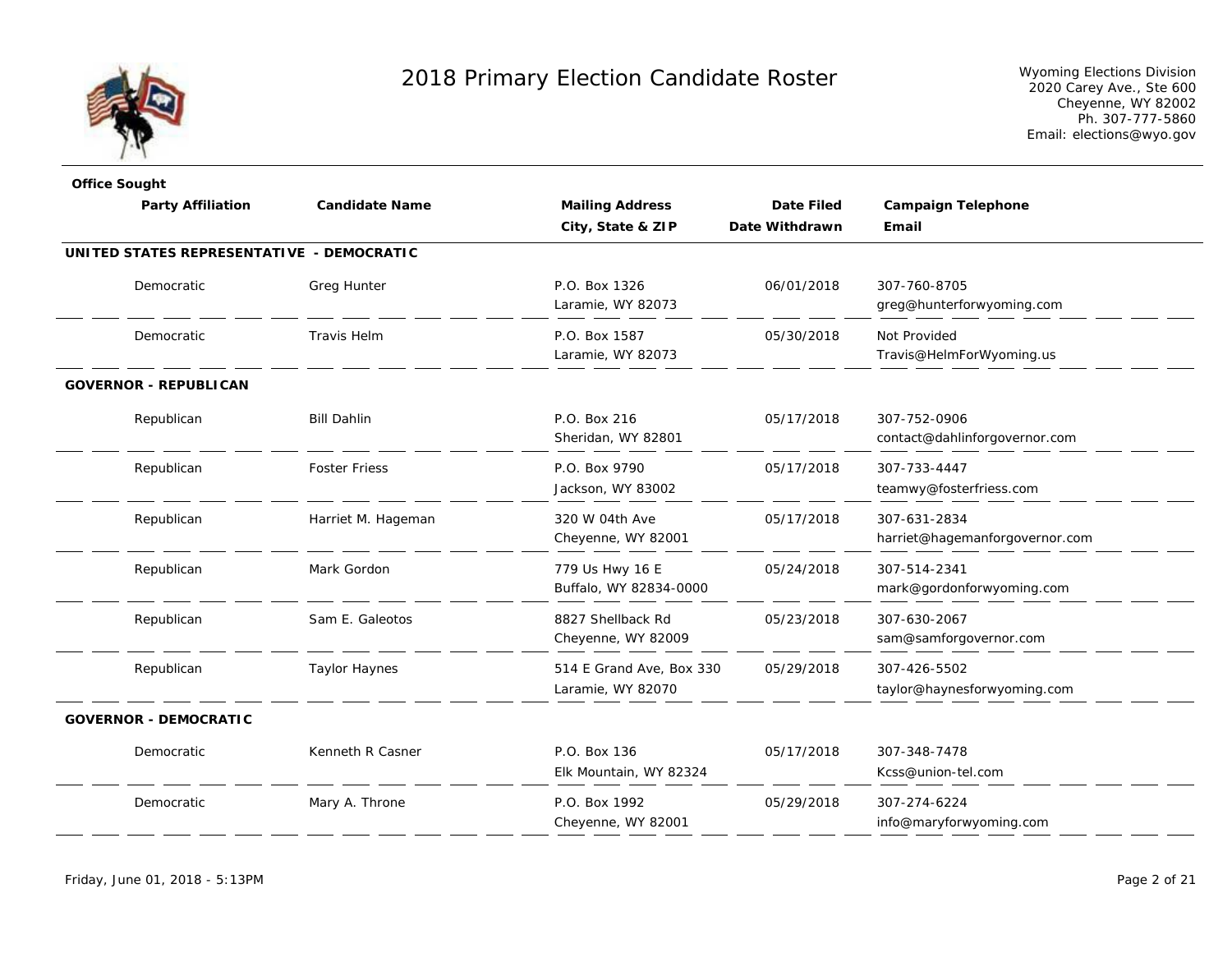

| <b>Office Sought</b>              |                       |                        |                   |                            |
|-----------------------------------|-----------------------|------------------------|-------------------|----------------------------|
| <b>Party Affiliation</b>          | <b>Candidate Name</b> | <b>Mailing Address</b> | <b>Date Filed</b> | <b>Campaign Telephone</b>  |
|                                   |                       | City, State & ZIP      | Date Withdrawn    | Email                      |
| Democratic                        | Michael Allen Green   | P.O. Box 2787          | 06/01/2018        | 307-354-8125               |
|                                   |                       | Rock Springs, WY 82902 |                   | Not Provided               |
| Democratic                        | Rex Wilde             | 1910 E 22nd St         | 05/29/2018        | 307-365-0386               |
|                                   |                       | Cheyenne, WY 82001     |                   | Not Provided               |
| SECRETARY OF STATE - REPUBLICAN   |                       |                        |                   |                            |
| Republican                        | Edward Buchanan       | P.O. Box 4041          | 05/24/2018        | 307-575-2251               |
|                                   |                       | Cheyenne, WY 82003     |                   | edwardbuchanan@wyoming.com |
| SECRETARY OF STATE - DEMOCRATIC   |                       |                        |                   |                            |
| Democratic                        | James W. Byrd         | 2511 Snyder Ave        | 05/17/2018        | 307-514-1214               |
|                                   |                       | Cheyenne, WY 82001     |                   | james@jameswbyrd4wysos.com |
| <b>STATE AUDITOR - REPUBLICAN</b> |                       |                        |                   |                            |
| Republican                        | Kristi Racines        | P.O. Box 1644          | 05/18/2018        | 307-851-1437               |
|                                   |                       | Cheyenne, WY 82003     |                   | vote@kristiracines.com     |
| Republican                        | Nathan Winters        | 106 Mountain View Dr   | 05/22/2018        | 307-864-3690               |
|                                   |                       | Thermopolis, WY 82443  |                   | winters4auditor@gmail.com  |
| <b>STATE AUDITOR - DEMOCRATIC</b> |                       |                        |                   |                            |
| Democratic                        | Jeff Dockter          | 7266 Telluride Dr      | 05/17/2018        | 307-316-5008               |
|                                   |                       | Cheyenne, WY 82009     |                   | info@dockterforauditor.com |
| STATE TREASURER - REPUBLICAN      |                       |                        |                   |                            |
| Republican                        | <b>Curt Meier</b>     | 4721 Road 18           | 05/17/2018        | 307-220-7782               |
|                                   |                       | La Grange, WY 82221    |                   | meier4me@gmail.com         |
| Republican                        | Leland Christensen    | 220 W Alta Ski Hill Rd | 05/30/2018        | 307-690-0903               |
|                                   |                       | Alta, WY 83414-0000    |                   | lelandchris59@gmail.com    |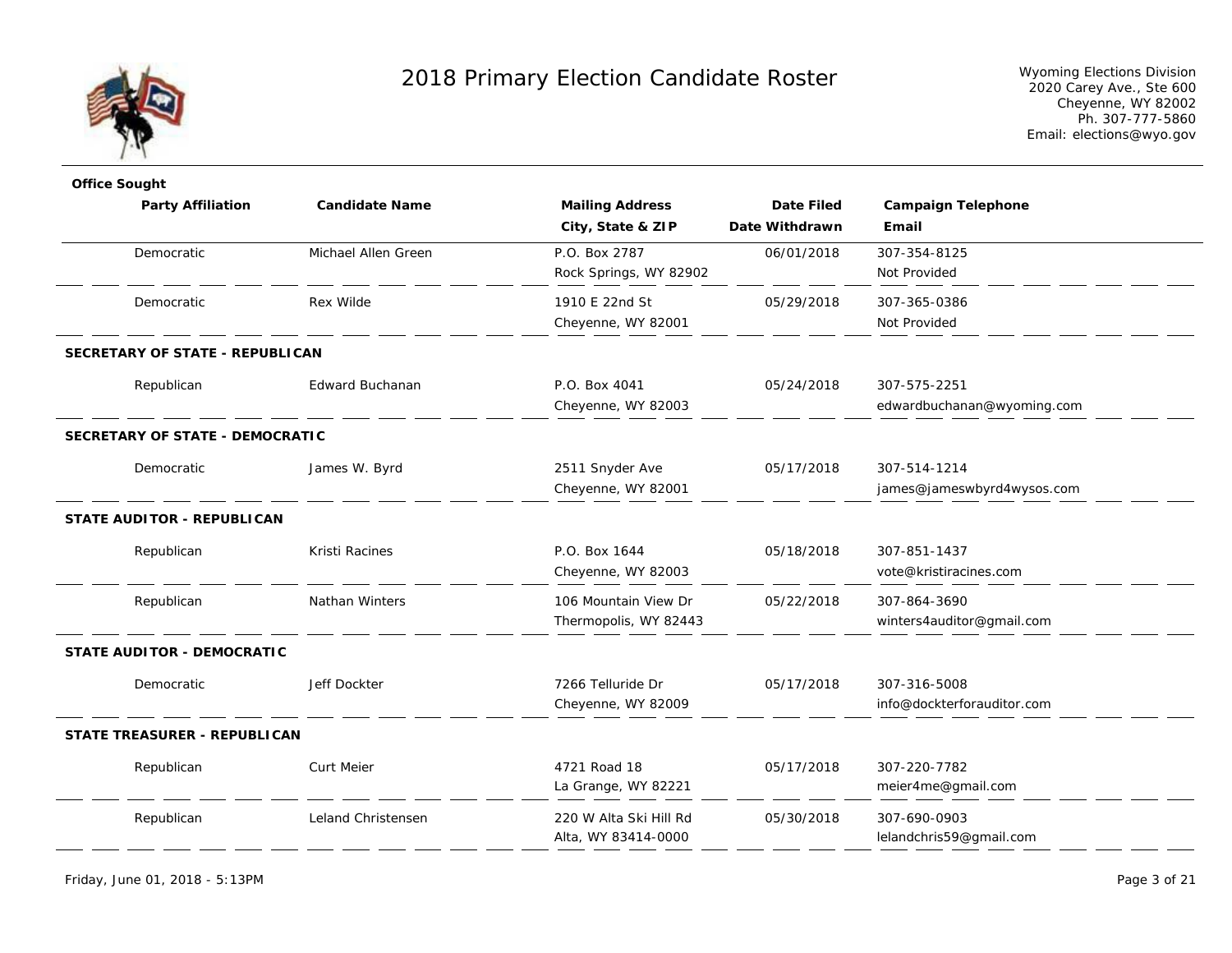

| <b>Office Sought</b>                              |                       |                        |                   |                              |
|---------------------------------------------------|-----------------------|------------------------|-------------------|------------------------------|
| <b>Party Affiliation</b>                          | <b>Candidate Name</b> | <b>Mailing Address</b> | <b>Date Filed</b> | <b>Campaign Telephone</b>    |
|                                                   |                       | City, State & ZIP      | Date Withdrawn    | Email                        |
| Republican                                        | Ron Redo              | P.O. Box 4142          | 06/01/2018        | 307-287-1385                 |
|                                                   |                       | Cheyenne, WY 82003     |                   | ronredo4@gmail.com           |
| SUPERINTENDENT OF PUBLIC INSTRUCTION - REPUBLICAN |                       |                        |                   |                              |
| Republican                                        | Jillian Balow         | 2501 Sweetwater Trl    | 05/21/2018        | 307-421-4421                 |
|                                                   |                       | Cheyenne, WY 82009     |                   | jillian4supt2018@gmail.com   |
| STATE SENATOR 01 - REPUBLICAN                     |                       |                        |                   |                              |
| Republican                                        | Judy McCullough       | 116 D Road             | 05/17/2018        | 307-756-3249                 |
|                                                   |                       | Moorcroft, WY 82721    |                   | jmccullough@collinscom.net   |
| Republican                                        | Lenard D. Seeley      | P.O. Box 97            | 05/17/2018        | 307-465-2204                 |
|                                                   |                       | Osage, WY 82723        |                   | lenardseeley@rtconnect.net   |
| Republican                                        | Ogden Driskill        | P.O. Box 155           | 05/19/2018        | 307-680-5555                 |
|                                                   |                       | Devils Tower, WY 82714 |                   | wyomingcowboy77@gmail.com    |
| <b>STATE SENATOR 03 - REPUBLICAN</b>              |                       |                        |                   |                              |
| Republican                                        | Cheri E. Steinmetz    | P.O. Box 101           | 05/21/2018        | 307-534-5342                 |
|                                                   |                       | Lingle, WY 82223       |                   | steinmetzforsenate@gmail.com |
| Republican                                        | Martin Gubbels        | 2325 Main Street       | 05/23/2018        | 307-532-5173                 |
|                                                   |                       | Torrington, WY 82240   |                   | gubbels.martin@gmail.com     |
| <b>STATE SENATOR 03 - DEMOCRATIC</b>              |                       |                        |                   |                              |
| Democratic                                        | Marci Shaver          | 7490 Van Tassell Rd    | 06/01/2018        | 540-775-0477                 |
|                                                   |                       | Torrington, WY 82240   |                   | marcish@aol.com              |
| STATE SENATOR 05 - REPUBLICAN                     |                       |                        |                   |                              |
| Republican                                        | <b>Fred Emerich</b>   | P.O. Box 903           | 05/17/2018        | 307-634-8783                 |
|                                                   |                       | Cheyenne, WY 82003     |                   | fred.emerich@gmail.com       |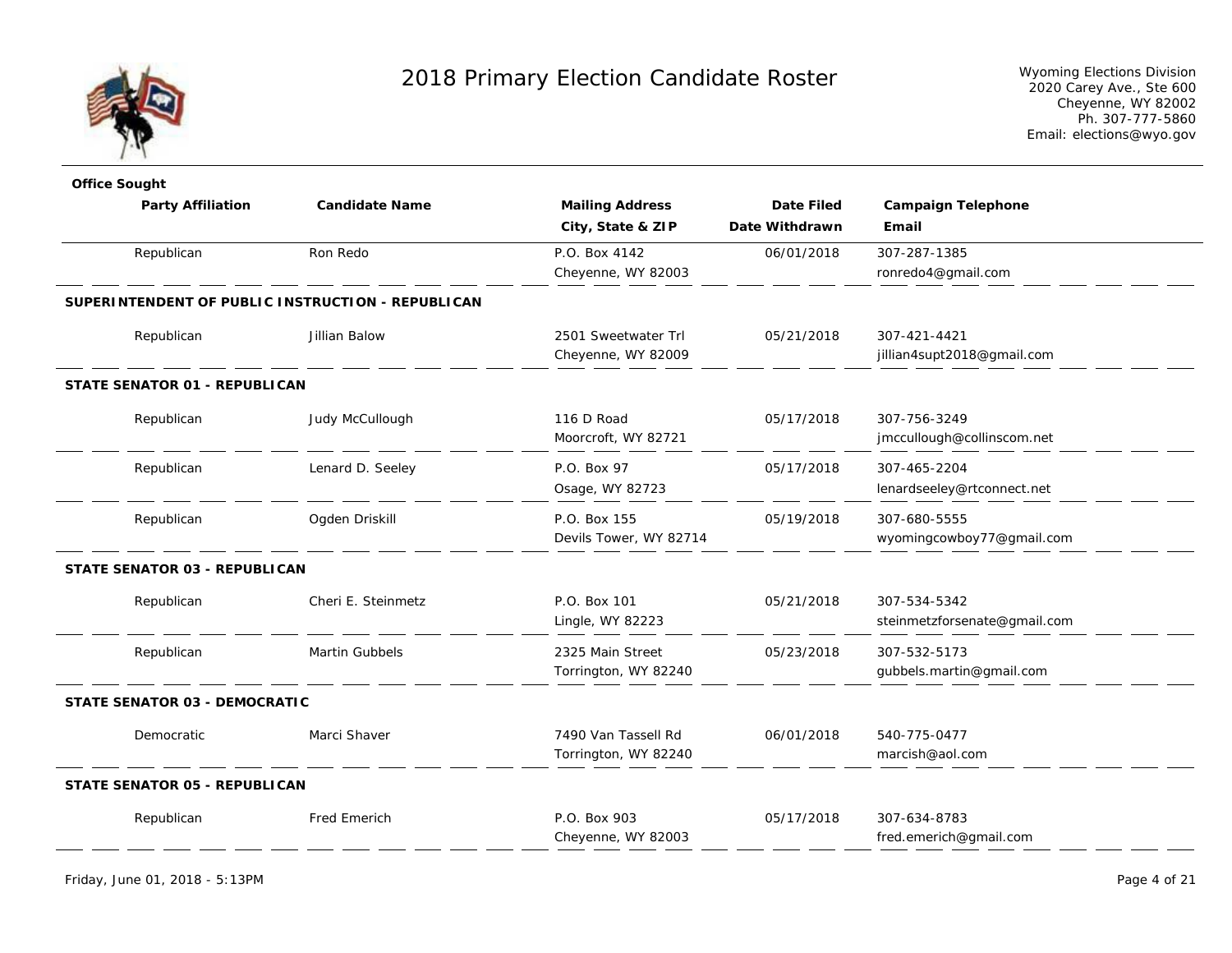

| <b>Office Sought</b>                 |                       |                             |                   |                              |
|--------------------------------------|-----------------------|-----------------------------|-------------------|------------------------------|
| <b>Party Affiliation</b>             | <b>Candidate Name</b> | <b>Mailing Address</b>      | <b>Date Filed</b> | <b>Campaign Telephone</b>    |
|                                      |                       | City, State & ZIP           | Date Withdrawn    | Email                        |
| Republican                           | Lynn Hutchings        | P.O. Box 9603               | 05/24/2018        | 307-316-0858                 |
|                                      |                       | Cheyenne, WY 82003          |                   | hutchingsforsenate@gmail.com |
| Republican                           | Ryan Wright           | P.O. Box 1918               | 05/17/2018        | 307-752-3566                 |
|                                      |                       | Cheyenne, WY 82003          |                   | media@wrightforwyoming.com   |
| STATE SENATOR 07 - REPUBLICAN        |                       |                             |                   |                              |
| Republican                           | Stephan A. Pappas     | 2617 E. Lincolnway, Suite A | 05/21/2018        | 307-630-7180                 |
|                                      |                       | Cheyenne, WY 82001          |                   | stephan@pappasforwy.com      |
| <b>STATE SENATOR 09 - DEMOCRATIC</b> |                       |                             |                   |                              |
| Democratic                           | Chris Rothfuss        | P.O. Box 1791               | 05/17/2018        | 307-399-3556                 |
|                                      |                       | Laramie, WY 82073           |                   | RothfussForSenate@gmail.com  |
| <b>STATE SENATOR 11 - REPUBLICAN</b> |                       |                             |                   |                              |
| Republican                           | Larry Hicks           | P.O. Box 413                | 05/17/2018        | 307-383-7192                 |
|                                      |                       | Baggs, WY 82321             |                   | lhickshunts@yahoo.com        |
| <b>STATE SENATOR 11 - DEMOCRATIC</b> |                       |                             |                   |                              |
| Democratic                           | Lee Ann Stephenson    | P.O. Box 7                  | 06/01/2018        | 307-634-9426                 |
|                                      |                       | Riverside, WY 82325         |                   | springergrma@gmail.com       |
| STATE SENATOR 13 - REPUBLICAN        |                       |                             |                   |                              |
| Republican                           | Tom James             | 823 Blue Sage Way           | 05/17/2018        | 307-371-3682                 |
|                                      |                       | Rock Springs, WY 82901      |                   | james.t82901@gmail.com       |
| STATE SENATOR 13 - DEMOCRATIC        |                       |                             |                   |                              |
| Democratic                           | John M. Hastert       | 820 Easy Cir                | 05/23/2018        | 307-871-1001                 |
|                                      |                       | Green River, WY 82935       |                   | jhastert2@wyoming.com        |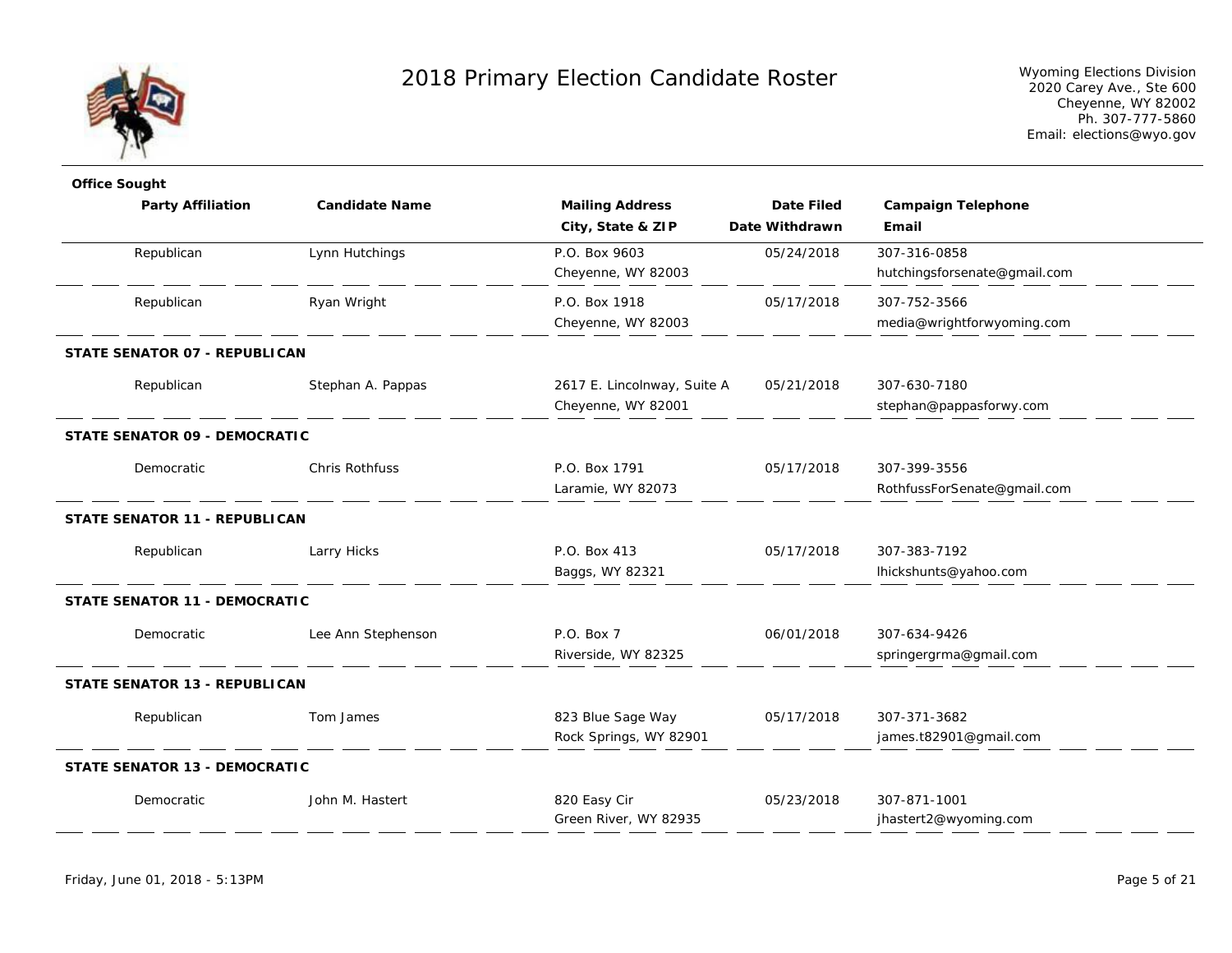

| <b>Office Sought</b>                 |                       |                        |                   |                           |
|--------------------------------------|-----------------------|------------------------|-------------------|---------------------------|
| <b>Party Affiliation</b>             | <b>Candidate Name</b> | <b>Mailing Address</b> | <b>Date Filed</b> | <b>Campaign Telephone</b> |
|                                      |                       | City, State & ZIP      | Date Withdrawn    | Email                     |
| <b>STATE SENATOR 15 - REPUBLICAN</b> |                       |                        |                   |                           |
| Republican                           | Eugene Joyce          | 130 Fox Point Loop     | 05/22/2018        | 307-708-3022              |
|                                      |                       | Evanston, WY 82930     |                   | etjoyce13@icloud.com      |
| Republican                           | Jaraun Dennis         | 1337 Sage St           | 05/31/2018        | 307-679-6264              |
|                                      |                       | Evanston, WY 82930     |                   | jaraun@mac.com            |
| Republican                           | Paul Robert Barnard   | 246 Aspenhills Court   | 05/30/2018        | 307-789-9742              |
|                                      |                       | Evanston, WY 82930     |                   | Paul.Barnard@wyoleg.gov   |
| Republican                           | Shaun Sims            | 122 Brookhollow Dr     | 06/01/2018        | 307-679-4859              |
|                                      |                       | Evanston, WY 82930     |                   | simsshaun@yahoo.com       |
| Republican                           | Wendy Davis Schuler   | 200 Liberty Avenue     | 05/17/2018        | 307-679-6774              |
|                                      |                       | Evanston, WY 82930     |                   | wdschuler13@hotmail.com   |
| <b>STATE SENATOR 17 - REPUBLICAN</b> |                       |                        |                   |                           |
| Republican                           | Kate Mead             | P.O. Box 1809          | 05/21/2018        | 307-733-0166              |
|                                      |                       | Jackson, WY 83001      |                   | kate@meadforsenate.com    |
| <b>STATE SENATOR 17 - DEMOCRATIC</b> |                       |                        |                   |                           |
| Democratic                           | Mike Gierau           | P.O. Box 2975          | 05/21/2018        | 307-413-0109              |
|                                      |                       | Jackson, WY 83001      |                   | jeds@wyom.net             |
| <b>STATE SENATOR 19 - REPUBLICAN</b> |                       |                        |                   |                           |
| Republican                           | R J Kost              | 680 Road 11            | 05/17/2018        | 307-754-7174              |
|                                      |                       | Powell, WY 82435       |                   | kostfmly@tritel.net       |
| Republican                           | R. Ray Peterson       | 149 S 1st West Street  | 05/22/2018        | 307-548-6405              |
|                                      |                       | Cowley, WY 82420       |                   | ray@officeshopinc.com     |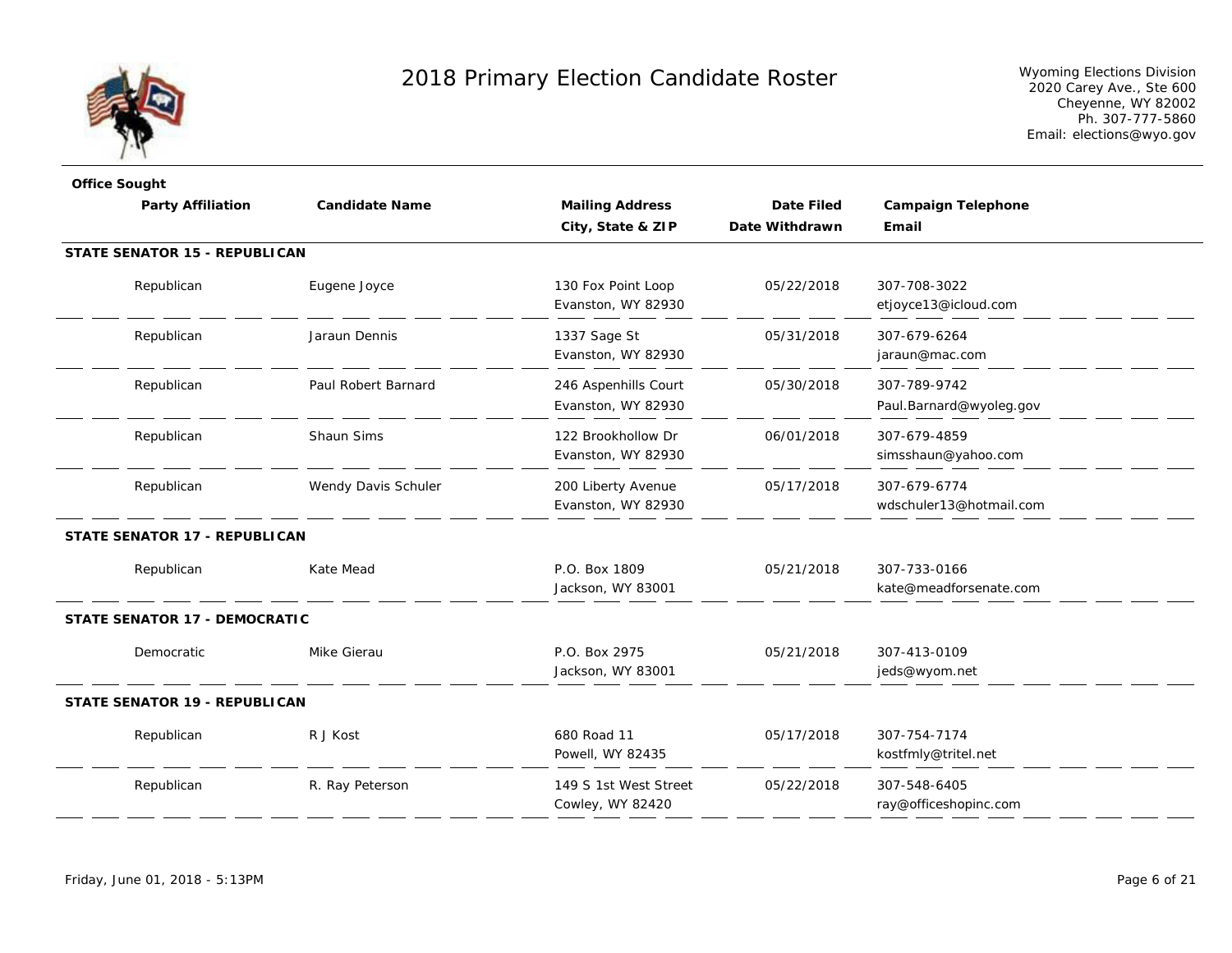

| <b>Office Sought</b>                 |                          |                                             |                   |                                              |
|--------------------------------------|--------------------------|---------------------------------------------|-------------------|----------------------------------------------|
| <b>Party Affiliation</b>             | <b>Candidate Name</b>    | <b>Mailing Address</b>                      | <b>Date Filed</b> | <b>Campaign Telephone</b>                    |
|                                      |                          | City, State & ZIP                           | Date Withdrawn    | Email                                        |
| <b>STATE SENATOR 21 - REPUBLICAN</b> |                          |                                             |                   |                                              |
| Republican                           | Bo Biteman               | P.O. Box 283<br>Ranchester, WY 82839        | 05/24/2018        | 307-751-6178<br>bobiteman@gmail.com          |
| Republican                           | Dave Clarendon           | 113 Fishhatchery Rd. St<br>Banner, WY 82832 | 06/01/2018        | 307-683-2870<br>dtclarendon@hotmail.com      |
| Republican                           | Dustin Looper            | 706 N Gould<br>Sheridan, WY 82801           | 05/19/2018        | 307-673-1308<br>looper.dustin@yahoo.com      |
| <b>STATE SENATOR 21 - DEMOCRATIC</b> |                          |                                             |                   |                                              |
| Democratic                           | Hollis Hackman           | 5 Wild Rose Lane<br>Sheridan, WY 82801      | 06/01/2018        | 307-672-7585<br>hollishackman@gmail.com      |
| <b>STATE SENATOR 23 - REPUBLICAN</b> |                          |                                             |                   |                                              |
| Republican                           | Jeff Raney               | 7010 Mather Ave<br>Gillette, WY 82718       | 06/01/2018        | 307-682-7864<br>jeancaca@bresnan.net         |
| Republican                           | Jeff Wasserburger        | 4300 Longhorn Ave<br>Gillette, WY 82718     | 05/17/2018        | 307-680-2943<br>jwasserburger@ccsd.k12.wy.us |
| <b>STATE SENATOR 25 - REPUBLICAN</b> |                          |                                             |                   |                                              |
| Republican                           | Cale Case                | 787 S 4th St<br>Lander, WY 82520            | 05/17/2018        | 307-332-7623<br>ccase@wyoming.com            |
| <b>STATE SENATOR 25 - DEMOCRATIC</b> |                          |                                             |                   |                                              |
| Democratic                           | Sergio A. Maldonado, Sr. | P.O. Box 1826<br>Lander, WY 82520           | 06/01/2018        | 307-349-8264<br>arapaho17mile@gmail.com      |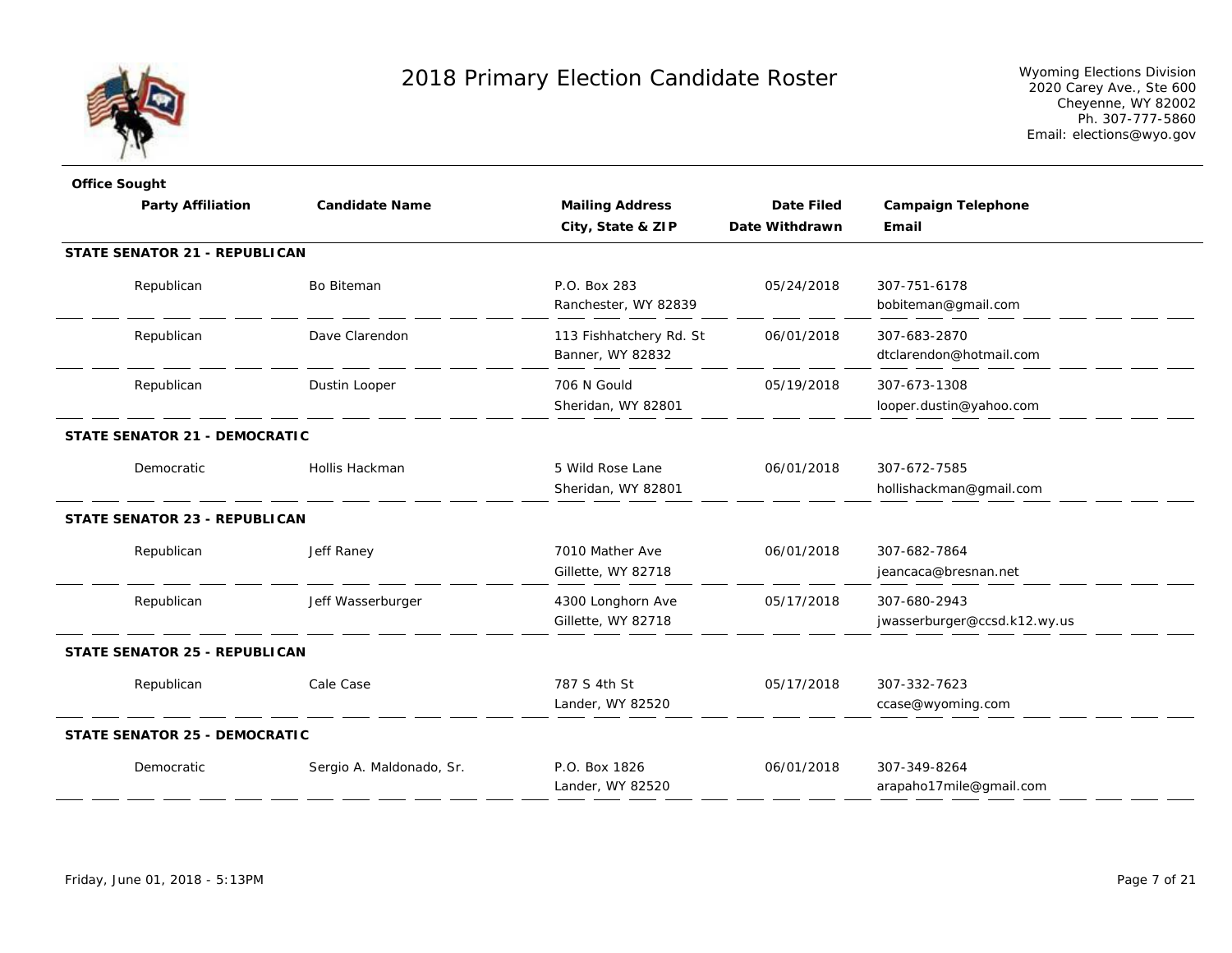

| <b>Office Sought</b>                 |                       |                              |                   |                               |
|--------------------------------------|-----------------------|------------------------------|-------------------|-------------------------------|
| <b>Party Affiliation</b>             | <b>Candidate Name</b> | <b>Mailing Address</b>       | <b>Date Filed</b> | <b>Campaign Telephone</b>     |
|                                      |                       | City, State & ZIP            | Date Withdrawn    | Email                         |
| STATE SENATOR 27 - REPUBLICAN        |                       |                              |                   |                               |
| Republican                           | <b>Bill Landen</b>    | 2010 Kingsbury Dr            | 05/17/2018        | 307-237-4067                  |
|                                      |                       | Casper, WY 82609             |                   | bill.landen27@gmail.com       |
| <b>STATE SENATOR 29 - REPUBLICAN</b> |                       |                              |                   |                               |
| Republican                           | <b>Drew Perkins</b>   | 1133 Granada Ave             | 05/19/2018        | 307-315-6177                  |
|                                      |                       | Casper, WY 82601             |                   | drewperkins08@gmail.com       |
| STATE REPRESENTATIVE 01 - REPUBLICAN |                       |                              |                   |                               |
| Republican                           | Tyler Lindholm        | P.O. Box 691                 | 05/17/2018        | 307-282-0968                  |
|                                      |                       | Sundance, WY 82729           |                   | jackpotcoast@gmail.com        |
| STATE REPRESENTATIVE 02 - REPUBLICAN |                       |                              |                   |                               |
| Republican                           | Hans Hunt             | 1347 Old Hwy 85              | 05/17/2018        | 307-746-8899                  |
|                                      |                       | Newcastle, WY 82701          |                   | hhuntwyo88@yahoo.com          |
| STATE REPRESENTATIVE 03 - REPUBLICAN |                       |                              |                   |                               |
| Republican                           | Eric Barlow           | 1625 A Buffalo Cutacross Rd. | 05/17/2018        | 307-682-9639                  |
|                                      |                       | Gillette, WY 82718           |                   | barlow@vcn.com                |
| STATE REPRESENTATIVE 04 - REPUBLICAN |                       |                              |                   |                               |
| Republican                           | Dan R. Kirkbride      | P.O. Box 37                  | 05/17/2018        | 307-331-2265                  |
|                                      |                       | Chugwater, WY 82210          |                   | danleydoright@gmail.com       |
| STATE REPRESENTATIVE 05 - REPUBLICAN |                       |                              |                   |                               |
| Republican                           | Roseanna Davison      | 2753 Wyncote Road            | 05/24/2018        | 307-837-2955                  |
|                                      |                       | Lingle, WY 82223             |                   | roseannadavison1977@gmail.com |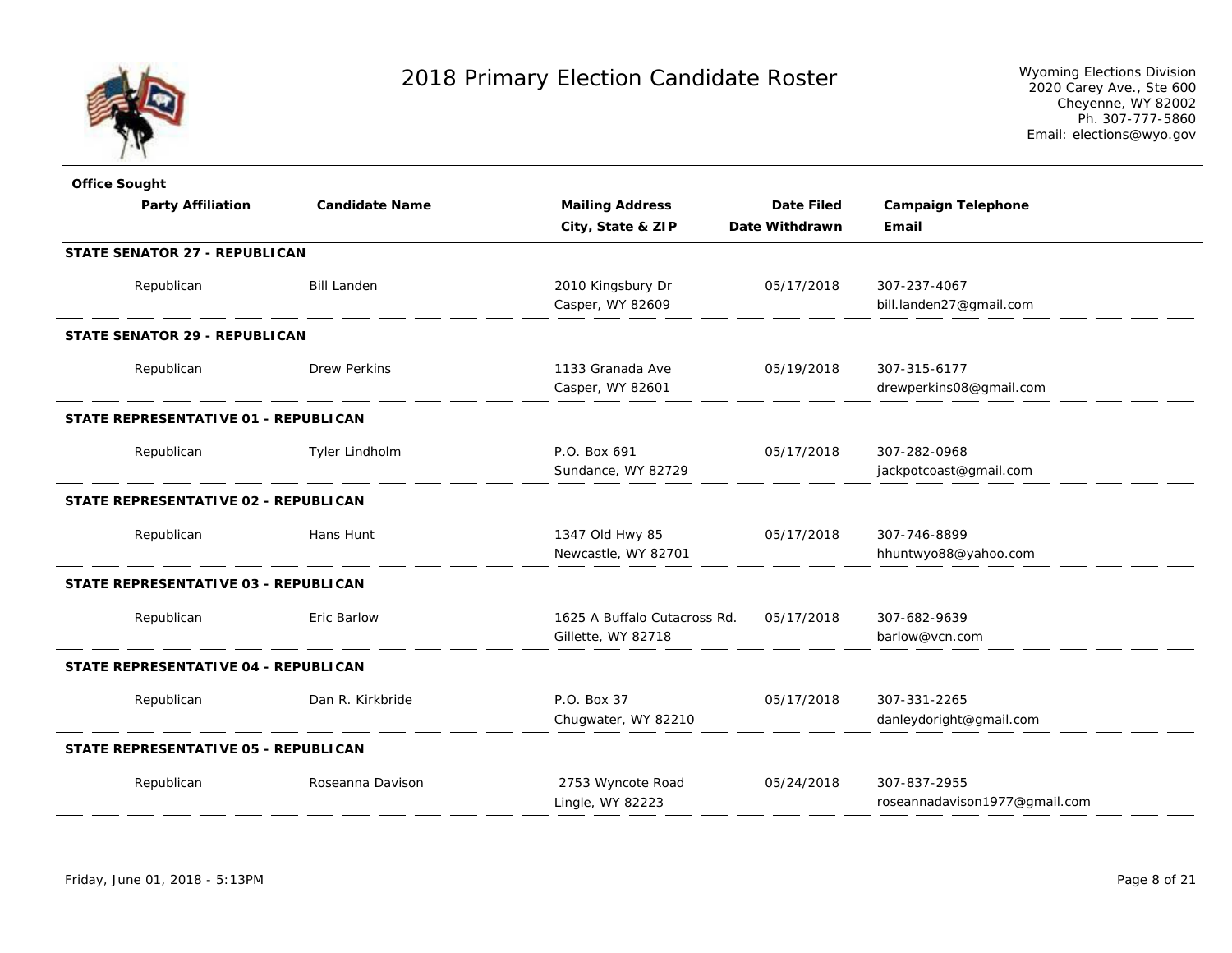

| <b>Office Sought</b>                 |                       |                        |                   |                             |  |
|--------------------------------------|-----------------------|------------------------|-------------------|-----------------------------|--|
| <b>Party Affiliation</b>             | <b>Candidate Name</b> | <b>Mailing Address</b> | <b>Date Filed</b> | <b>Campaign Telephone</b>   |  |
|                                      |                       | City, State & ZIP      | Date Withdrawn    | Email                       |  |
| Republican                           | Ruth Van Mark         | 108 Ancha Vista Rd Rd  | 05/17/2018        | 307-532-2013                |  |
|                                      |                       | Torrington, WY 82240   |                   | rhvm59@outlook.com          |  |
| Republican                           | Shelly Duncan         | P.O. Box 335           | 05/17/2018        | 307-532-1119                |  |
|                                      |                       | Lingle, WY 82223       |                   | Duncanhousedist5@gmail.com  |  |
| STATE REPRESENTATIVE 05 - DEMOCRATIC |                       |                        |                   |                             |  |
| Democratic                           | Joan Brinkley         | P.O. Box 1012          | 05/29/2018        | Not Provided                |  |
|                                      |                       | Torrington, WY 82240   |                   | rftrcj@yahoo.com            |  |
| STATE REPRESENTATIVE 06 - REPUBLICAN |                       |                        |                   |                             |  |
| Republican                           | Aaron Clausen         | 910 Esterbrook Rd      | 05/21/2018        | 307-351-3664                |  |
|                                      |                       | Douglas, WY 82633      |                   | aaron.clausen@yahoo.com     |  |
| STATE REPRESENTATIVE 07 - REPUBLICAN |                       |                        |                   |                             |  |
| Republican                           | John Lyttle           | 700 Samuel Lane        | 05/22/2018        | 307-632-0168                |  |
|                                      |                       | Cheyenne, WY 82009     |                   | johnlyttle1@aol.com         |  |
| Republican                           | Sue Wilson            | P.O. Box 21035         | 05/17/2018        | 307-316-7497                |  |
|                                      |                       | Cheyenne, WY 82003     |                   | sue@wilsonwyominghouse7.com |  |
| STATE REPRESENTATIVE 08 - REPUBLICAN |                       |                        |                   |                             |  |
| Republican                           | <b>Bob Nicholas</b>   | 6225 Mountainview Dr   | 05/17/2018        | 307-634-6057                |  |
|                                      |                       | Cheyenne, WY 82009     |                   | bob@proformtech.com         |  |
| STATE REPRESENTATIVE 08 - DEMOCRATIC |                       |                        |                   |                             |  |
| Democratic                           | Mitch Guthrie         | 3320 Pioneer Ave       | 06/01/2018        | 307-634-8085                |  |
|                                      |                       | Cheyenne, WY 82001     |                   | wyomitch@hotmail.com        |  |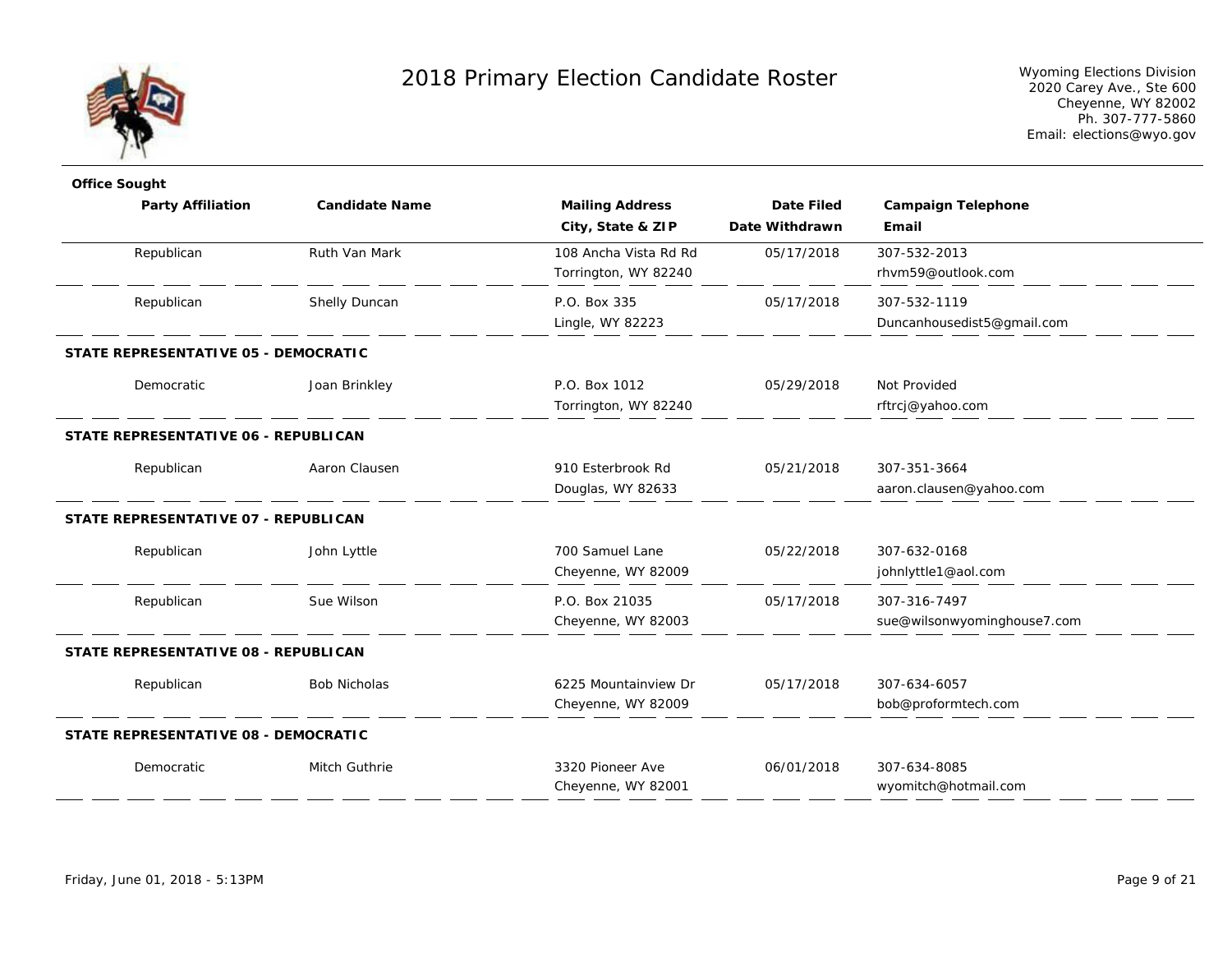

| <b>Office Sought</b>                 |                       |                                        |                   |                           |
|--------------------------------------|-----------------------|----------------------------------------|-------------------|---------------------------|
| <b>Party Affiliation</b>             | <b>Candidate Name</b> | <b>Mailing Address</b>                 | <b>Date Filed</b> | <b>Campaign Telephone</b> |
|                                      |                       | City, State & ZIP                      | Date Withdrawn    | Email                     |
| STATE REPRESENTATIVE 09 - REPUBLICAN |                       |                                        |                   |                           |
| Republican                           | Landon J. Brown       | 5200 Opal Dr                           | 05/18/2018        | 307-630-0582              |
|                                      |                       | Cheyenne, WY 82009                     |                   | landon.brown@gmail.com    |
| STATE REPRESENTATIVE 10 - REPUBLICAN |                       |                                        |                   |                           |
| Republican                           | Donn Edmunds          | 7309 E Pershing Blvd                   | 05/22/2018        | 307-630-4885              |
|                                      |                       | Cheyenne, WY 82001                     |                   | Not Provided              |
| Republican                           | John Eklund           | 2918 Us 85                             | 05/17/2018        | 307-630-6232              |
|                                      |                       | Cheyenne, WY 82009                     |                   | eklund4house@gmail.com    |
| STATE REPRESENTATIVE 10 - DEMOCRATIC |                       |                                        |                   |                           |
| Democratic                           | Jenefer Pasqua        | 6808 Snowy River Rd                    | 05/22/2018        | Not Provided              |
|                                      |                       | Cheyenne, WY 82001                     |                   | Pasqua4House@yahoo.com    |
| STATE REPRESENTATIVE 11 - REPUBLICAN |                       |                                        |                   |                           |
| Republican                           | Jared Olsen           | P.O. Box 4333                          | 05/17/2018        | 307-509-0242              |
|                                      |                       | Cheyenne, WY 82003                     |                   | jaredolsen1@gmail.com     |
| STATE REPRESENTATIVE 11 - DEMOCRATIC |                       |                                        |                   |                           |
| Democratic                           | Calob Taylor          | 3014 Homestead Ave                     | 06/01/2018        | 307-640-3360              |
|                                      |                       | Cheyenne, WY 82001                     |                   | calobtaylor@gmail.com     |
| STATE REPRESENTATIVE 12 - REPUBLICAN |                       |                                        |                   |                           |
| Republican                           | Clarence L. Styvar    | 580 Willson Ct                         | 05/17/2018        | 307-631-2566              |
|                                      |                       | Cheyenne, WY 82007                     |                   | clstyvar@wyoming.com      |
| Republican                           | Connie Czarnecki      | 201 Walterscheid Blvd Apt<br>$3 - 102$ | 05/17/2018        | 630-927-8269              |
|                                      |                       | Cheyenne, WY 82007                     |                   | connieczarnecki@gmail.com |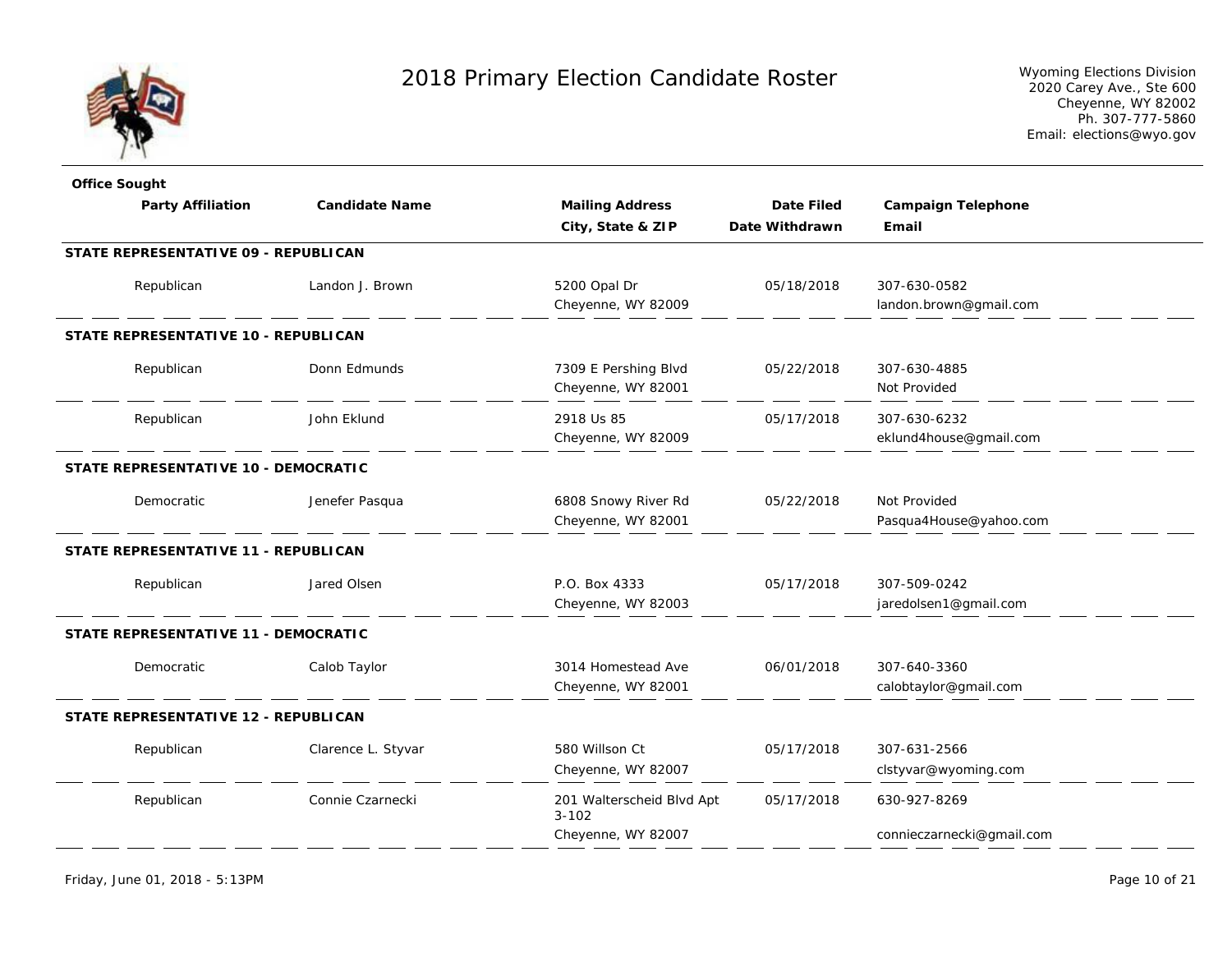

| <b>Office Sought</b>                        |                        |                        |                   |                           |
|---------------------------------------------|------------------------|------------------------|-------------------|---------------------------|
| <b>Party Affiliation</b>                    | <b>Candidate Name</b>  | <b>Mailing Address</b> | <b>Date Filed</b> | <b>Campaign Telephone</b> |
|                                             |                        | City, State & ZIP      | Date Withdrawn    | Email                     |
| <b>STATE REPRESENTATIVE 12 - DEMOCRATIC</b> |                        |                        |                   |                           |
| Democratic                                  | Ryan Lindsey           | 6900 Avenue B-2        | 05/18/2018        | 307-256-9296              |
|                                             |                        | Cheyenne, WY 82007     |                   | ryanforwyoming@yahoo.com  |
| STATE REPRESENTATIVE 13 - DEMOCRATIC        |                        |                        |                   |                           |
| Democratic                                  | Cathy Connolly         | 1321 E Garfield St     | 05/17/2018        | 307-399-0482              |
|                                             |                        | Laramie, WY 82070      |                   | crc1321@gmail.com         |
| STATE REPRESENTATIVE 14 - REPUBLICAN        |                        |                        |                   |                           |
| Republican                                  | Daniel Furphy          | 2605 Dover Dr          | 05/17/2018        | 307-760-0148              |
|                                             |                        | Laramie, WY 82072      |                   | ElectDFurphy@hotmail.com  |
| STATE REPRESENTATIVE 14 - DEMOCRATIC        |                        |                        |                   |                           |
| Democratic                                  | Lorraine Saulino-Klein | 1657 Apache Dr         | 06/01/2018        | 307-742-5107              |
|                                             |                        | Laramie, WY 82072      |                   | Isaulinoklein@hotmail.com |
| Democratic                                  | Narina Nunez           | 1719 Beaufort St       | 05/31/2018        | 307-760-3632              |
|                                             |                        | Laramie, WY 82072      |                   | narinaluz@msn.com         |
| STATE REPRESENTATIVE 15 - REPUBLICAN        |                        |                        |                   |                           |
| Republican                                  | Donald Burkhart        | P.O. Box 852           | 05/29/2018        | 307-324-6007              |
|                                             |                        | Rawlins, WY 82301      |                   | burkhart@wyoming.com      |
| STATE REPRESENTATIVE 16 - REPUBLICAN        |                        |                        |                   |                           |
| Republican                                  | Barbara Allen          | P.O. Box 8034          | 06/01/2018        | 307-413-3510              |
|                                             |                        | Jackson, WY 83002      |                   | barbara.allen@jhsir.com   |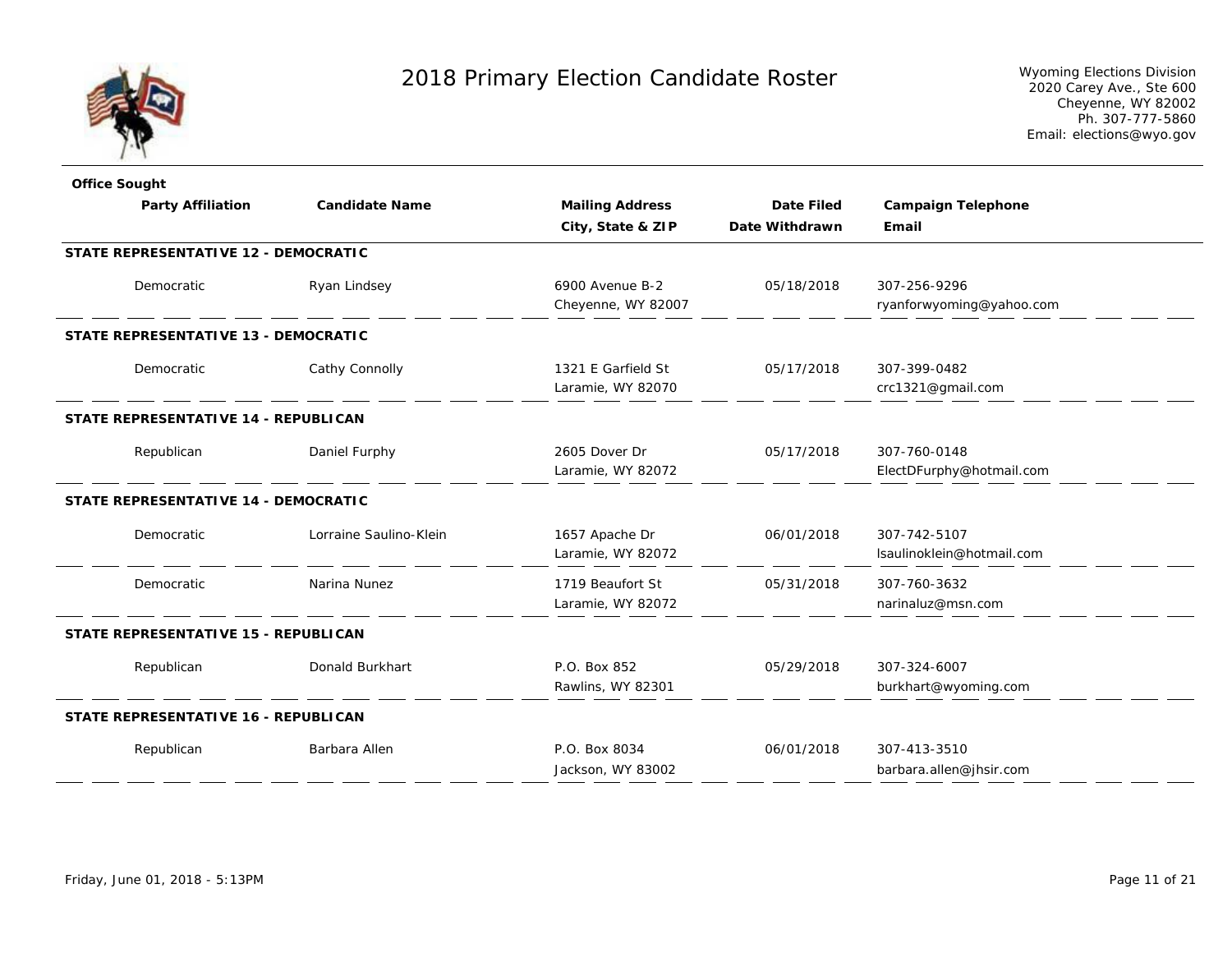

| <b>Office Sought</b>                        |                       |                         |                   |                           |
|---------------------------------------------|-----------------------|-------------------------|-------------------|---------------------------|
| <b>Party Affiliation</b>                    | <b>Candidate Name</b> | <b>Mailing Address</b>  | <b>Date Filed</b> | <b>Campaign Telephone</b> |
|                                             |                       | City, State & ZIP       | Date Withdrawn    | Email                     |
| <b>STATE REPRESENTATIVE 16 - DEMOCRATIC</b> |                       |                         |                   |                           |
| Democratic                                  | Mike Yin              | P.O. Box 13469          | 05/17/2018        | 307-201-9897              |
|                                             |                       | Jackson, WY 83002       |                   | mike@electmikeyin.com     |
| STATE REPRESENTATIVE 17 - REPUBLICAN        |                       |                         |                   |                           |
| Republican                                  | Traci Ciepiela        | 109 L St                | 05/17/2018        | 307-922-1840              |
|                                             |                       | Rock Springs, WY 82901  |                   | tciepiela723@yahoo.com    |
| STATE REPRESENTATIVE 17 - DEMOCRATIC        |                       |                         |                   |                           |
| Democratic                                  | JoAnn Dayton          | 738 D Street            | 05/18/2018        | 307-389-1296              |
|                                             |                       | Rock Springs, WY 82901  |                   | mdayto@msn.com            |
| <b>STATE REPRESENTATIVE 18 - REPUBLICAN</b> |                       |                         |                   |                           |
| Republican                                  | Scott Heiner          | P.O. Box 505            | 05/30/2018        | 307-875-4516              |
|                                             |                       | Green River, WY 82935   |                   | sdheiner9@gmail.com       |
| Republican                                  | Thomas D. Crank       | 119 Wood Tick Court Cts | 05/17/2018        | 307-727-6810              |
|                                             |                       | Kemmerer, WY 83101      |                   | tomc@crankco.com          |
| STATE REPRESENTATIVE 19 - REPUBLICAN        |                       |                         |                   |                           |
| Republican                                  | Danny Eyre            | P.O. Box 425            | 05/19/2018        | 307-782-6376              |
|                                             |                       | Lyman, WY 82937         |                   | daneyre@bvea.net          |
| Republican                                  | Karl Allred           | P.O. Box 508            | 05/31/2018        | 307-288-0069              |
|                                             |                       | Evanston, WY 82931      |                   | karl.allred@prodigy.net   |
| STATE REPRESENTATIVE 20 - REPUBLICAN        |                       |                         |                   |                           |
| Republican                                  | <b>Albert Sommers</b> | P.O. Box 1608           | 05/17/2018        | 307-360-7060              |
|                                             |                       | Pinedale, WY 82941      |                   | albert@albertsommers.com  |
|                                             |                       |                         |                   |                           |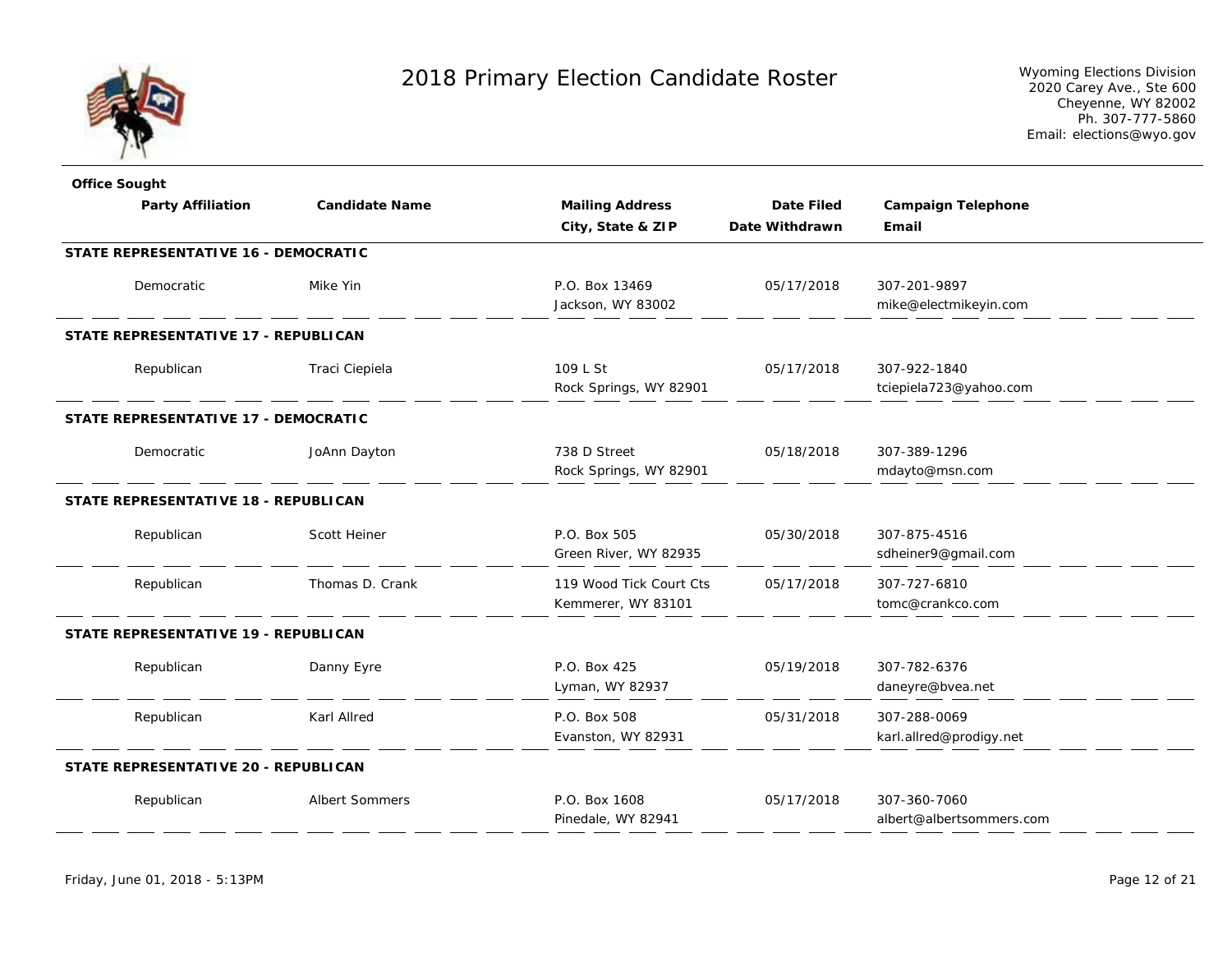

| <b>Office Sought</b>                 |                        |                        |                |                               |
|--------------------------------------|------------------------|------------------------|----------------|-------------------------------|
| <b>Party Affiliation</b>             | <b>Candidate Name</b>  | <b>Mailing Address</b> | Date Filed     | <b>Campaign Telephone</b>     |
|                                      |                        | City, State & ZIP      | Date Withdrawn | Email                         |
| STATE REPRESENTATIVE 21 - REPUBLICAN |                        |                        |                |                               |
| Republican                           | Evan J. Simpson        | P.O. Box 678           | 05/21/2018     | 307-885-5588                  |
|                                      |                        | Afton, WY 83110        |                | esimpson@silverstar.com       |
| STATE REPRESENTATIVE 22 - REPUBLICAN |                        |                        |                |                               |
| Republican                           | <b>Bill Winney</b>     | P.O. Box 334           | 05/31/2018     | 307-413-1506                  |
|                                      |                        | Bondurant, WY 82922    |                | bill.winney@hotmail.com       |
| Republican                           | Marti Halverson        | P.O. Box 5009          | 05/21/2018     | 307-883-0250                  |
|                                      |                        | Etna, WY 83118         |                | marti22@silverstar.com        |
| STATE REPRESENTATIVE 23 - DEMOCRATIC |                        |                        |                |                               |
| Democratic                           | Andy Schwartz          | P.O. Box 2654          | 05/17/2018     | 307-413-6464                  |
|                                      |                        | Jackson, WY 83001      |                | SchwartzHD23@gmail.com        |
| STATE REPRESENTATIVE 24 - REPUBLICAN |                        |                        |                |                               |
| Republican                           | Denise Shirley         | 103 Green Creek Road   | 05/29/2018     | 307-587-4504                  |
|                                      |                        | Cody, WY 82414         |                | Stayinbusy@yahoo.com          |
| Republican                           | <b>Richard B Jones</b> | 1108 14th Street, 189  | 05/30/2018     | 307-527-0616                  |
|                                      |                        | Cody, WY 82414         |                | Richardjoneshouse24@gmail.com |
| Republican                           | Sandy Newsome          | 84 Road 6km            | 05/17/2018     | 307-272-1676                  |
|                                      |                        | Cody, WY 82414         |                | newsomeinvestments@yahoo.com  |
| STATE REPRESENTATIVE 24 - DEMOCRATIC |                        |                        |                |                               |
| Democratic                           | Paul Fees              | P.O. Box 1971          | 05/25/2018     | 307-527-6645                  |
|                                      |                        | Cody, WY 82414         |                | prfees@gmail.com              |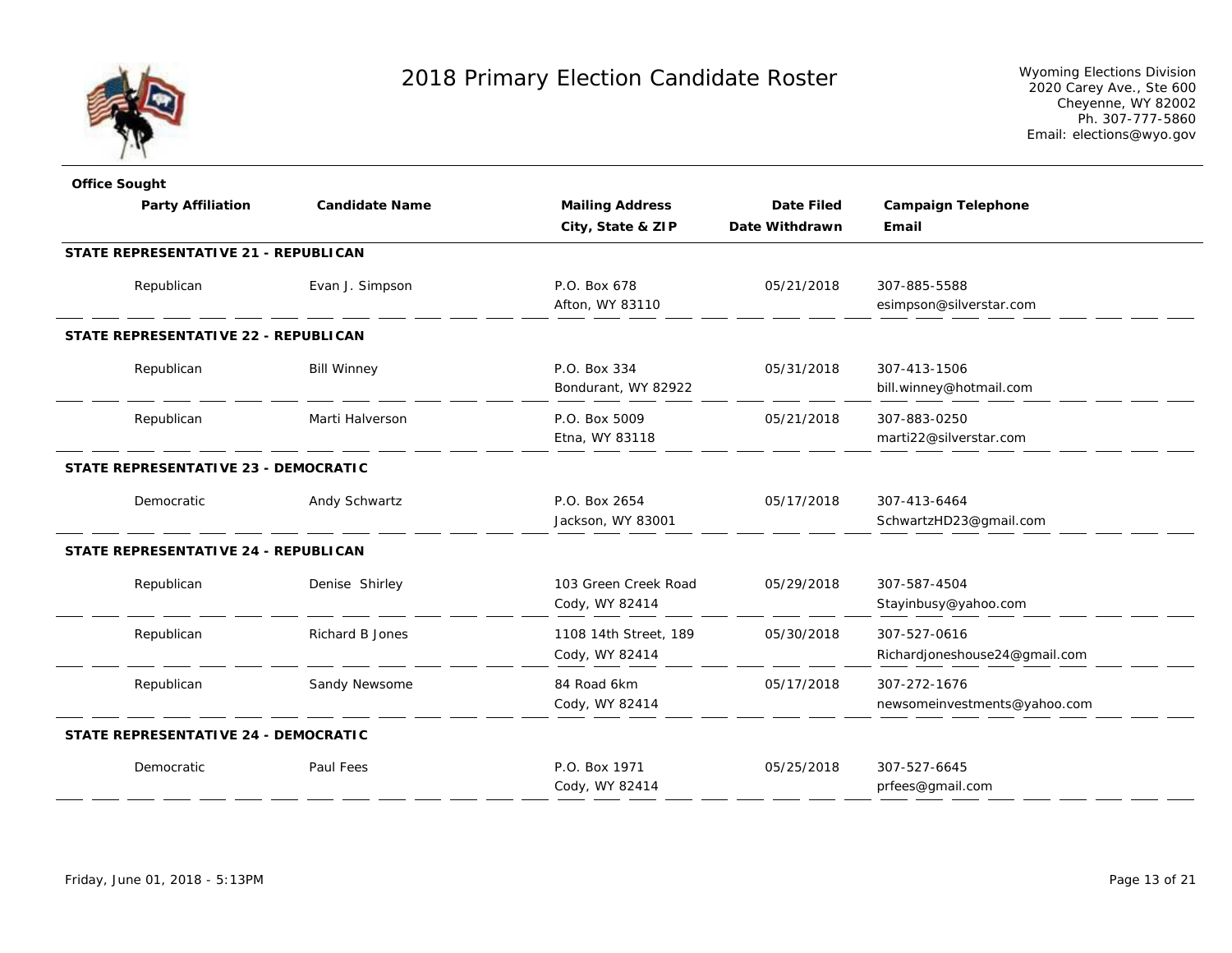

| <b>Office Sought</b>                 |                       |                        |                   |                           |
|--------------------------------------|-----------------------|------------------------|-------------------|---------------------------|
| <b>Party Affiliation</b>             | <b>Candidate Name</b> | <b>Mailing Address</b> | <b>Date Filed</b> | <b>Campaign Telephone</b> |
|                                      |                       | City, State & ZIP      | Date Withdrawn    | Email                     |
| STATE REPRESENTATIVE 25 - REPUBLICAN |                       |                        |                   |                           |
| Republican                           | Dan Laursen           | 478 Road 8             | 05/17/2018        | 307-754-9805              |
|                                      |                       | Powell, WY 82435       |                   | dlaursen@tctwest.net      |
| STATE REPRESENTATIVE 26 - REPUBLICAN |                       |                        |                   |                           |
| Republican                           | Jamie Flitner         | 3541 Lane 32           | 05/29/2018        | 307-765-2148              |
|                                      |                       | Greybull, WY 82426     |                   | jmflitner@gmail.com       |
| STATE REPRESENTATIVE 27 - REPUBLICAN |                       |                        |                   |                           |
| Republican                           | Mike Greear           | P.O. Box 542           | 05/18/2018        | 307-388-3399              |
|                                      |                       | Worland, WY 82402      |                   | Mgreear@wyosugar.com      |
| STATE REPRESENTATIVE 28 - REPUBLICAN |                       |                        |                   |                           |
| Republican                           | John R. Winter        | P.O. Box 311           | 05/21/2018        | 307-690-0185              |
|                                      |                       | Thermopolis, WY 82443  |                   | dwinter@wyoming.com       |
| Republican                           | Tim Morrison          | P.O. Box 536           | 05/17/2018        | 307-868-2354              |
|                                      |                       | Meeteetse, WY 82433    |                   | tjmorkin@tctwest.net      |
| STATE REPRESENTATIVE 28 - DEMOCRATIC |                       |                        |                   |                           |
| Democratic                           | Howie Samelson        | 455 Lindsey Lane       | 06/01/2018        | 307-296-7006              |
|                                      |                       | Thermopolis, WY 82443  |                   | info@howieforthehouse.com |
| STATE REPRESENTATIVE 29 - REPUBLICAN |                       |                        |                   |                           |
| Republican                           | Mark S. Kinner        | 456 Sumner St          | 05/17/2018        | 307-674-4777              |
|                                      |                       | Sheridan, WY 82801     |                   | wyokinner@gmail.com       |
| Republican                           | Steven Cain           | 1849 Skeels St         | 05/31/2018        | 307-752-6869              |
|                                      |                       | Sheridan, WY 82801     |                   | sacain2@yahoo.com         |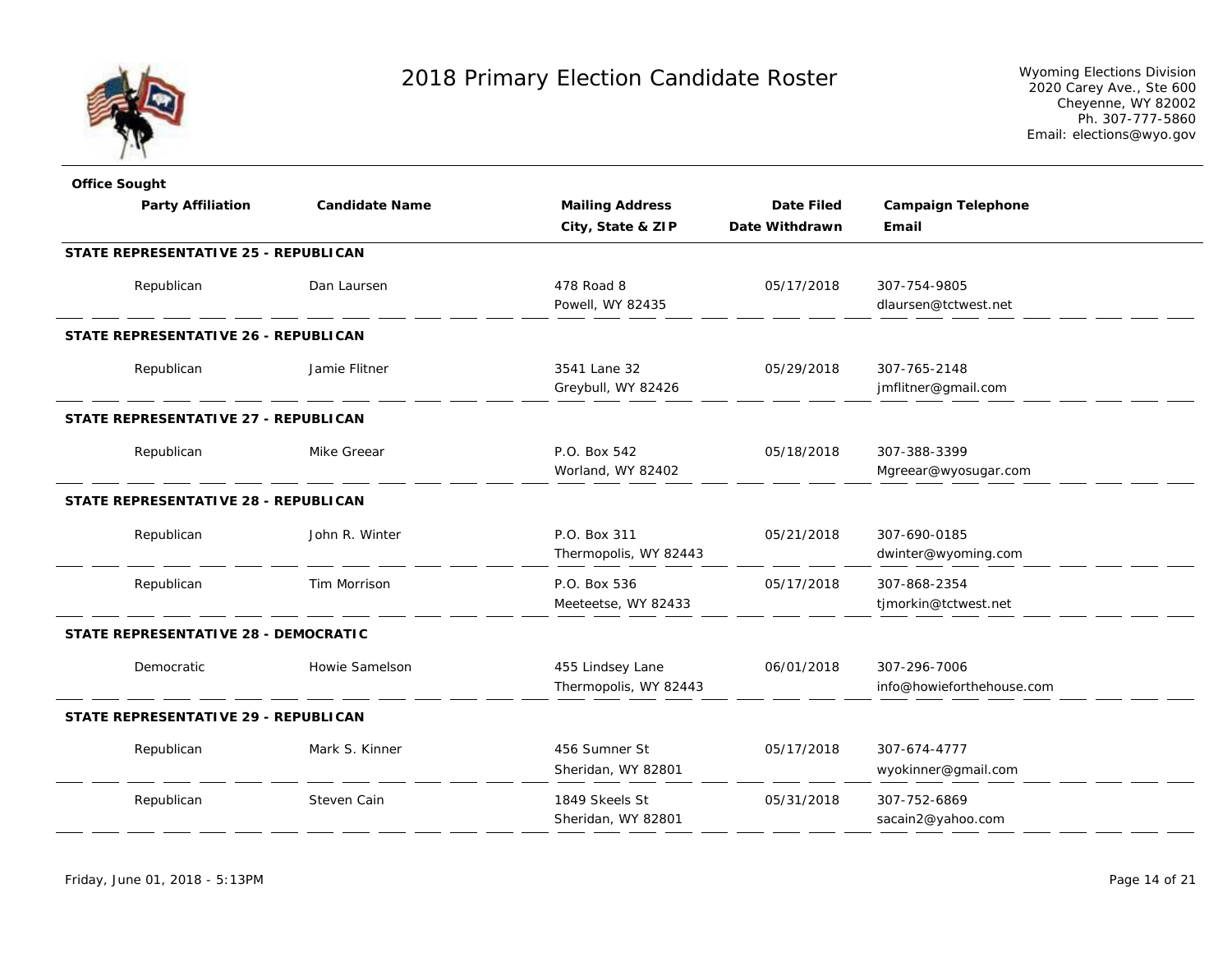

| <b>Office Sought</b>                 |                       |                                           |                   |                                        |  |
|--------------------------------------|-----------------------|-------------------------------------------|-------------------|----------------------------------------|--|
| <b>Party Affiliation</b>             | <b>Candidate Name</b> | <b>Mailing Address</b>                    | <b>Date Filed</b> | <b>Campaign Telephone</b>              |  |
|                                      |                       | City, State & ZIP                         | Date Withdrawn    | Email                                  |  |
| STATE REPRESENTATIVE 30 - REPUBLICAN |                       |                                           |                   |                                        |  |
| Republican                           | Gail Symons           | 686 Wildcat Rd<br>Sheridan, WY 82801      | 05/17/2018        | 307-737-2679<br>gailsymons@mac.com     |  |
| Republican                           | Mark Jennings         | 765 W Timberline Dr<br>Sheridan, WY 82801 | 05/17/2018        | 307-461-0697<br>mark5antique@yahoo.com |  |
| STATE REPRESENTATIVE 31 - REPUBLICAN |                       |                                           |                   |                                        |  |
| Republican                           | Scott Clem            | 1802 Limecreek Ave<br>Gillette, WY 82716  | 05/17/2018        | 307-660-7141<br>scottclem@live.com     |  |
| STATE REPRESENTATIVE 32 - REPUBLICAN |                       |                                           |                   |                                        |  |
| Republican                           | Timothy P. Hallinan   | 1401 Three Forks Ct<br>Gillette, WY 82718 | 05/21/2018        | 307-686-6542<br>tphallinan@bresnan.net |  |
| STATE REPRESENTATIVE 33 - REPUBLICAN |                       |                                           |                   |                                        |  |
| Republican                           | Jim Allen             | P.O. Box 243<br>Lander, WY 82520          | 05/17/2018        | 307-349-6784<br>diamond4@wyoming.com   |  |
| STATE REPRESENTATIVE 33 - DEMOCRATIC |                       |                                           |                   |                                        |  |
| Democratic                           | Andrea Clifford       | P.O. Box 2022<br>Riverton, WY 82501       | 06/01/2018        | 307-840-4327<br>Aclifford72@gmail.com  |  |
| STATE REPRESENTATIVE 34 - REPUBLICAN |                       |                                           |                   |                                        |  |
| Republican                           | Tim Salazar           | P.O. Box 1520<br>Dubois, WY 82513         | 05/21/2018        | 307-220-1213<br>timsalazar@yahoo.com   |  |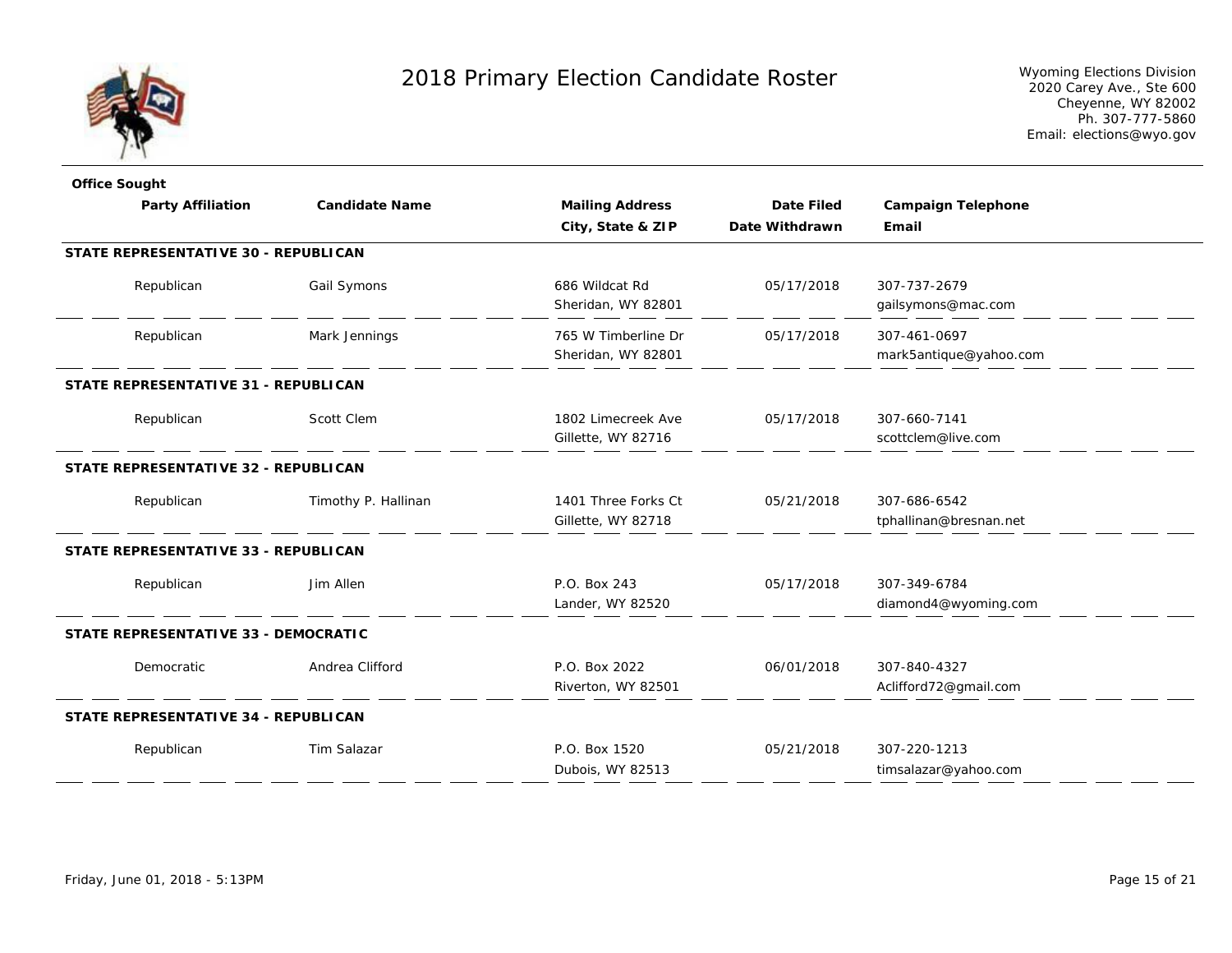

| <b>Office Sought</b>                 |                       |                          |                   |                                |
|--------------------------------------|-----------------------|--------------------------|-------------------|--------------------------------|
| <b>Party Affiliation</b>             | <b>Candidate Name</b> | <b>Mailing Address</b>   | <b>Date Filed</b> | <b>Campaign Telephone</b>      |
|                                      |                       | City, State & ZIP        | Date Withdrawn    | Email                          |
| STATE REPRESENTATIVE 35 - REPUBLICAN |                       |                          |                   |                                |
| Republican                           | Joe MacGuire          | 2091 S Walsh Dr          | 05/17/2018        | 307-333-3653                   |
|                                      |                       | Casper, WY 82601         |                   | joemacguire762@gmail.com       |
| STATE REPRESENTATIVE 36 - REPUBLICAN |                       |                          |                   |                                |
| Republican                           | Art Washut            | 4031 Crystie Lane        | 05/30/2018        | 307-251-4725                   |
|                                      |                       | Casper, WY 82601         |                   | art.washutforhouse36@gmail.com |
| STATE REPRESENTATIVE 36 - DEMOCRATIC |                       |                          |                   |                                |
| Democratic                           | Debbie Bovee          | 4067 E 14th St           | 05/21/2018        | 307-287-1779                   |
|                                      |                       | Casper, WY 82609         |                   | debbiebovee@gmail.com          |
| STATE REPRESENTATIVE 37 - REPUBLICAN |                       |                          |                   |                                |
| Republican                           | Gregory Flesvig       | 2957 S Pheasant Dr W $#$ | 06/01/2018        | 307-215-8960                   |
|                                      |                       | Casper, WY 82604         |                   | Wyohd37@gmail.com              |
| Republican                           | Steve Harshman        | 4286 S Moonbeam Rd       | 05/28/2018        | 307-262-8075                   |
|                                      |                       | Casper, WY 82604         |                   | harshmanforwyoming@gmail.com   |
| STATE REPRESENTATIVE 38 - REPUBLICAN |                       |                          |                   |                                |
| Republican                           | Tom Walters           | 14700 Hwy 220            | 05/19/2018        | 307-265-8935                   |
|                                      |                       | Casper, WY 82604         |                   | tom.walters@reagan.com         |
| STATE REPRESENTATIVE 39 - DEMOCRATIC |                       |                          |                   |                                |
| Democratic                           | Stan Blake            | P.O. Box 774             | 05/17/2018        | 307-875-3779                   |
|                                      |                       | Green River, WY 82935    |                   | wyominman@msn.com              |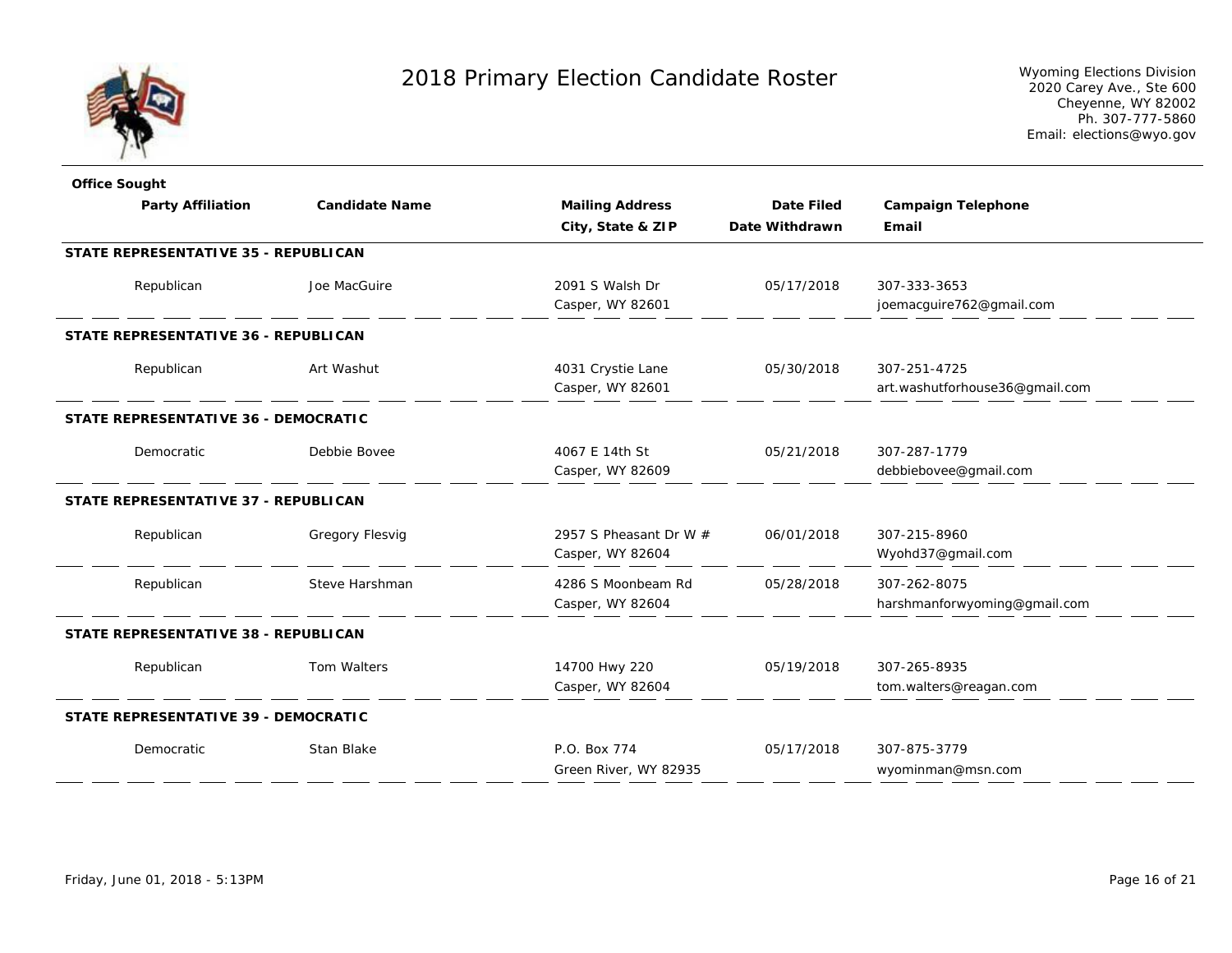

| <b>Office Sought</b>                        |                         |                                                             |                   |                                               |
|---------------------------------------------|-------------------------|-------------------------------------------------------------|-------------------|-----------------------------------------------|
| <b>Party Affiliation</b>                    | <b>Candidate Name</b>   | <b>Mailing Address</b>                                      | <b>Date Filed</b> | <b>Campaign Telephone</b>                     |
|                                             |                         | City, State & ZIP                                           | Date Withdrawn    | Email                                         |
| STATE REPRESENTATIVE 40 - REPUBLICAN        |                         |                                                             |                   |                                               |
| Republican                                  | Richard L. Tass         | 386 Crazy Woman Canyon Road 05/31/2018<br>Buffalo, WY 82834 |                   | 307-684-2390<br>rtass@vcn.com                 |
| <b>STATE REPRESENTATIVE 41 - REPUBLICAN</b> |                         |                                                             |                   |                                               |
| Republican                                  | <b>Bill Henderson</b>   | P.O. Box 20877<br>Cheyenne, WY 82003                        | 05/17/2018        | 307-201-9898<br>bill4wyo@gmail.com            |
| STATE REPRESENTATIVE 41 - DEMOCRATIC        |                         |                                                             |                   |                                               |
| Democratic                                  | Sean Castaneda          | 3522 Amherst Rd<br>Cheyenne, WY 82001                       | 05/21/2018        | 307-421-8262<br>castaneda.campaign@gmail.com  |
| STATE REPRESENTATIVE 42 - REPUBLICAN        |                         |                                                             |                   |                                               |
| Republican                                  | Jim Blackburn           | P.O. Box 831<br>Cheyenne, WY 82003                          | 05/17/2018        | 307-514-4318<br>blackburnforhouse42@gmail.com |
| STATE REPRESENTATIVE 42 - DEMOCRATIC        |                         |                                                             |                   |                                               |
| Democratic                                  | <b>Juliet Daniels</b>   | 1039 New York Rd<br>Cheyenne, WY 82009                      | 05/31/2018        | 307-433-9756<br>JulietDanielsHD42@gmail.com   |
| STATE REPRESENTATIVE 43 - REPUBLICAN        |                         |                                                             |                   |                                               |
| Republican                                  | Dan Zwonitzer           | 521 Cottonwood Dr<br>Cheyenne, WY 82001                     | 05/17/2018        | 307-214-7826<br>dzwonitzer@wyoming.com        |
| STATE REPRESENTATIVE 44 - REPUBLICAN        |                         |                                                             |                   |                                               |
| Republican                                  | John B. Romero-Martinez | 505 E 05th St<br>Cheyenne, WY 82007                         | 05/17/2018        | Not Provided<br>bluemary2005@yahoo.com        |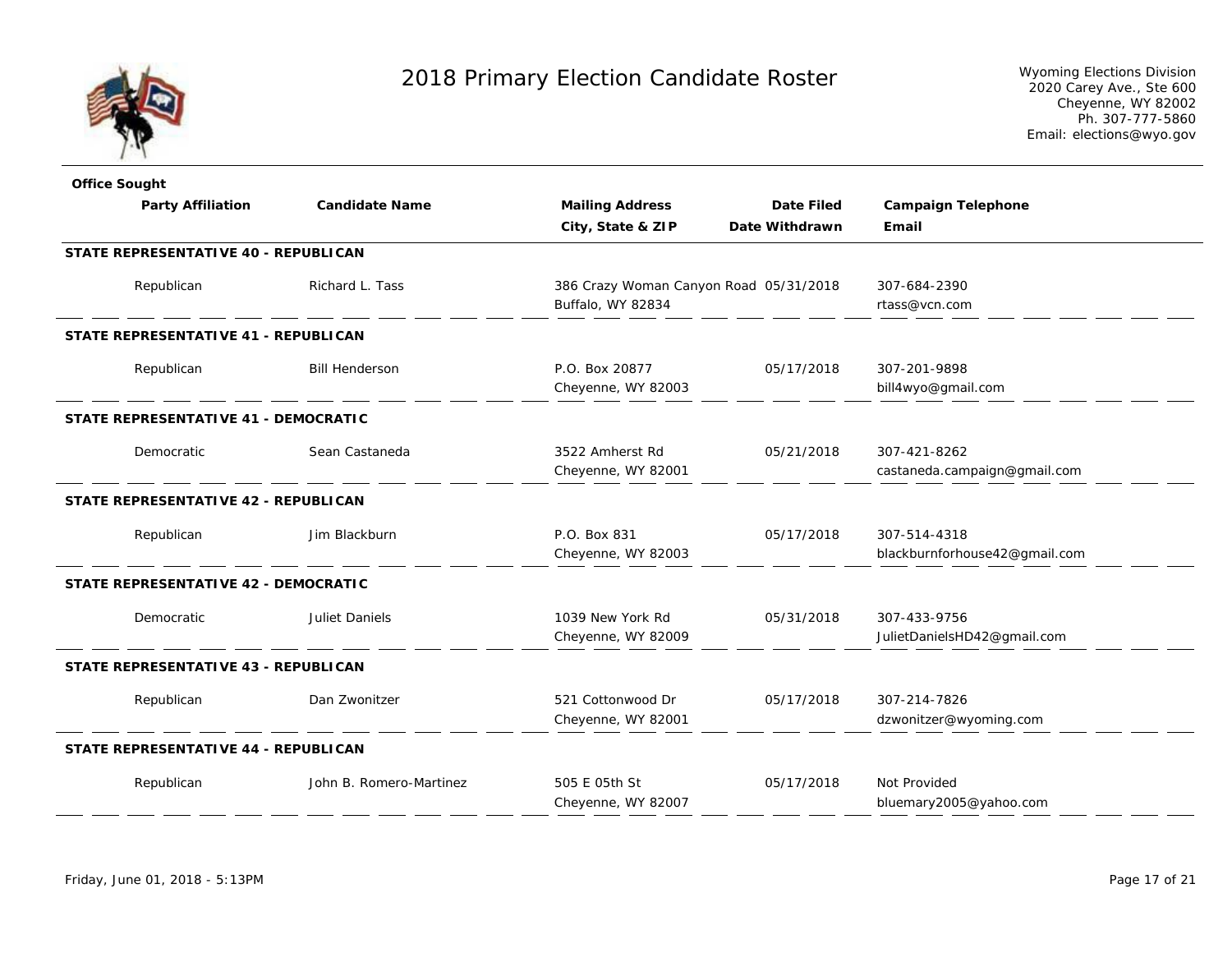

| <b>Office Sought</b>                 |                       |                         |                   |                                  |  |
|--------------------------------------|-----------------------|-------------------------|-------------------|----------------------------------|--|
| <b>Party Affiliation</b>             | <b>Candidate Name</b> | <b>Mailing Address</b>  | <b>Date Filed</b> | <b>Campaign Telephone</b>        |  |
|                                      |                       | City, State & ZIP       | Date Withdrawn    | Email                            |  |
| Republican                           | Paul E. Johnson       | P.O. Box 2667           | 05/17/2018        | Not Provided                     |  |
|                                      |                       | Cheyenne, WY 82001      |                   | paul@johnsonforwyoming.com       |  |
| STATE REPRESENTATIVE 44 - DEMOCRATIC |                       |                         |                   |                                  |  |
| Democratic                           | Floyd Esquibel        | 1222 W 31st St          | 05/17/2018        | 307-638-6529                     |  |
|                                      |                       | Cheyenne, WY 82001      |                   | fesquibel@wyo.com                |  |
| Democratic                           | Sara Burlingame       | 501 E 06th St           | 05/30/2018        | 307-214-2556                     |  |
|                                      |                       | Cheyenne, WY 82007      |                   | burlingame4house@gmail.com       |  |
| STATE REPRESENTATIVE 45 - REPUBLICAN |                       |                         |                   |                                  |  |
| Republican                           | Roxie Jackson Hensley | P.O. Box 1250           | 06/01/2018        | 307-742-0216                     |  |
|                                      |                       | Laramie, WY 82073       |                   | roxiehensley@gmail.com           |  |
| STATE REPRESENTATIVE 45 - DEMOCRATIC |                       |                         |                   |                                  |  |
| Democratic                           | Charles F. Pelkey     | 311 South Fourth Street | 05/17/2018        | 307-920-0542                     |  |
|                                      |                       | Laramie, WY 82070       |                   | Charles@Pelkey.com               |  |
| STATE REPRESENTATIVE 46 - REPUBLICAN |                       |                         |                   |                                  |  |
| Republican                           | <b>Bill Haley</b>     | P.O. Box 103            | 05/21/2018        | 307-745-0450                     |  |
|                                      |                       | Centennial, WY 82055    |                   | haleyforhouse@gmail.com          |  |
| STATE REPRESENTATIVE 46 - DEMOCRATIC |                       |                         |                   |                                  |  |
| Democratic                           | Jackie Grimes         | 1602 Clydesdale Dr      | 05/18/2018        | 307-460-3641                     |  |
|                                      |                       | Laramie, WY 82070       |                   | jacqueline@electjackiegrimes.org |  |
| STATE REPRESENTATIVE 47 - REPUBLICAN |                       |                         |                   |                                  |  |
| Republican                           | Jerry Paxton          | P.O. Box 692            | 05/17/2018        | 307-327-5373                     |  |
|                                      |                       | Encampment, WY 82325    |                   | jpaxton@union-tel.com            |  |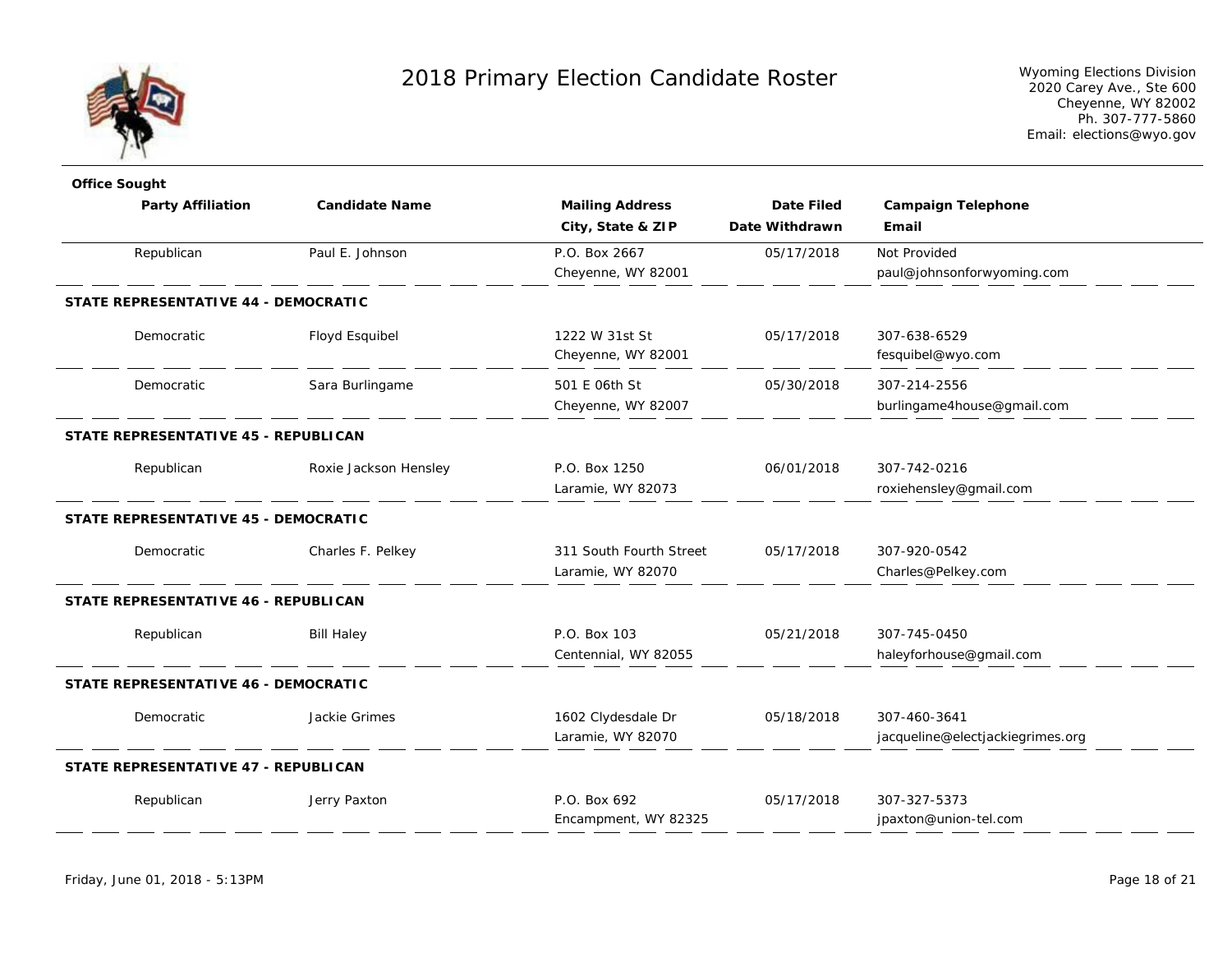

| <b>Office Sought</b>                 |                       |                        |                   |                                |
|--------------------------------------|-----------------------|------------------------|-------------------|--------------------------------|
| <b>Party Affiliation</b>             | <b>Candidate Name</b> | <b>Mailing Address</b> | <b>Date Filed</b> | <b>Campaign Telephone</b>      |
|                                      |                       | City, State & ZIP      | Date Withdrawn    | Email                          |
| Republican                           | Julie McCallister     | P.O. Box 187           | 05/21/2018        | 307-343-3663                   |
|                                      |                       | Rock River, WY 82083   |                   | juliemccallister47@hotmail.com |
| STATE REPRESENTATIVE 48 - REPUBLICAN |                       |                        |                   |                                |
| Republican                           | <b>Clark Stith</b>    | 212 College Court      | 05/17/2018        | 307-389-7735                   |
|                                      |                       | Rock Springs, WY 82901 |                   | clarkstith@yahoo.com           |
| STATE REPRESENTATIVE 49 - REPUBLICAN |                       |                        |                   |                                |
| Republican                           | Garry Pilparinen      | 112 Freedom Dr         | 05/17/2018        | 307-677-5222                   |
|                                      |                       | Evanston, WY 82930     |                   | piiparin@msn.com               |
| STATE REPRESENTATIVE 50 - REPUBLICAN |                       |                        |                   |                                |
| Republican                           | David Northrup        | 799 Lane 13            | 05/18/2018        | 307-272-0617                   |
|                                      |                       | Powell, WY 82435       |                   | davidastridnorthrup@gmail.com  |
| STATE REPRESENTATIVE 50 - DEMOCRATIC |                       |                        |                   |                                |
| Democratic                           | Mike Specht           | 24 Hail Basin Rd       | 05/17/2018        | 307-645-3383                   |
|                                      |                       | Powell, WY 82435       |                   | specht@nemont.net              |
| STATE REPRESENTATIVE 51 - REPUBLICAN |                       |                        |                   |                                |
| Republican                           | Cyrus Western         | 185 Wildflower Circle  | 05/17/2018        | Not Provided                   |
|                                      |                       | Big Horn, WY 82833     |                   | cyrus@votewestern.com          |
| Republican                           | Robert Griffin        | P.O. Box 1012          | 06/01/2018        | 307-620-0283                   |
|                                      |                       | Dayton, WY 82836       |                   | Wyomingtrue@gmail.com          |
| Republican                           | William (Bill) Adsit  | 48 Box Cross Road      | 05/25/2018        | 307-674-6298                   |
|                                      |                       | Sheridan, WY 82801     |                   | bill.pluc@gmail.com            |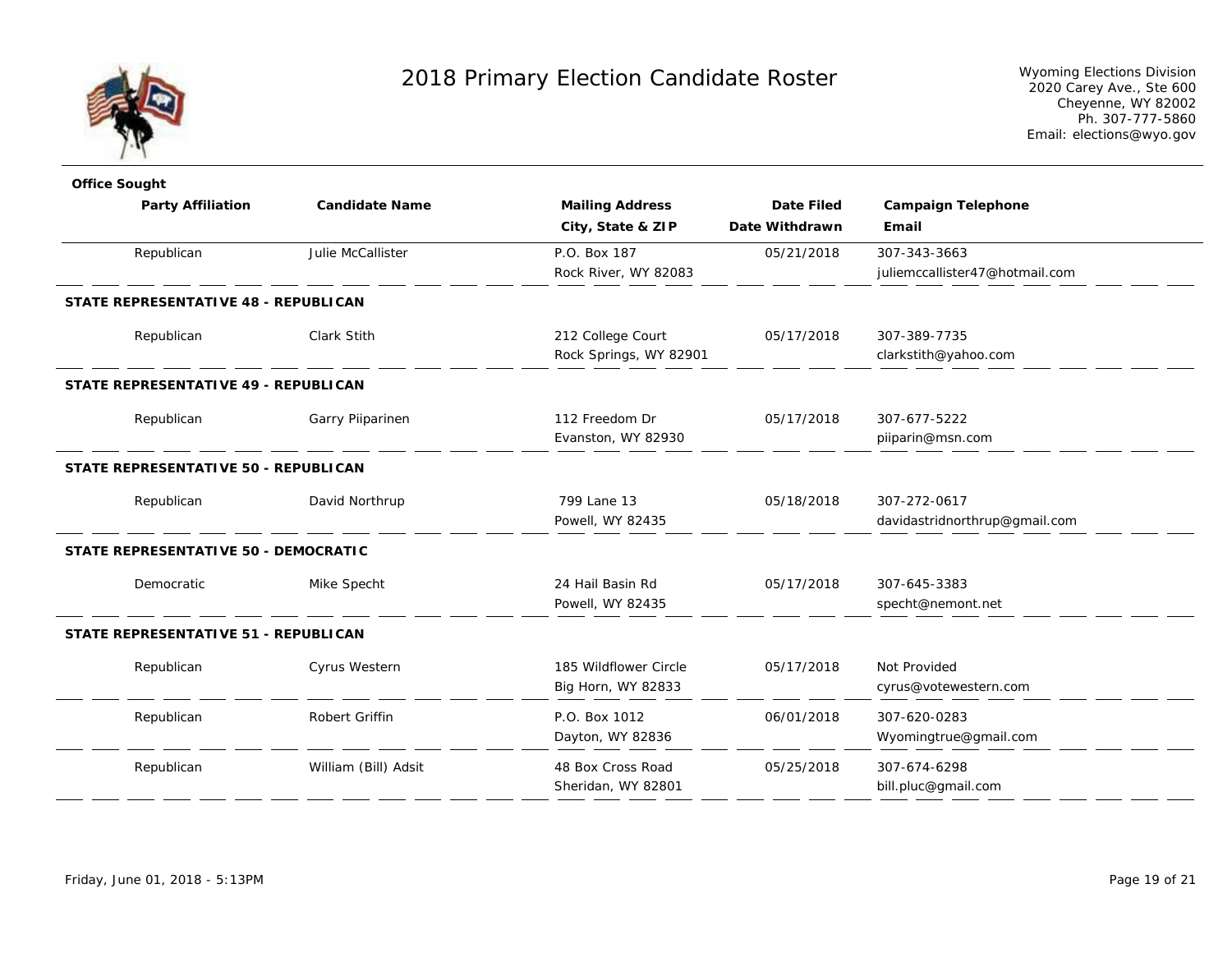

| <b>Office Sought</b>                        |                        |                        |                   |                              |
|---------------------------------------------|------------------------|------------------------|-------------------|------------------------------|
| <b>Party Affiliation</b>                    | <b>Candidate Name</b>  | <b>Mailing Address</b> | <b>Date Filed</b> | <b>Campaign Telephone</b>    |
|                                             |                        | City, State & ZIP      | Date Withdrawn    | Email                        |
| STATE REPRESENTATIVE 52 - REPUBLICAN        |                        |                        |                   |                              |
| Republican                                  | Harry Averett          | 6506 Se Tassel Ave Se  | 05/23/2018        | 307-660-8400                 |
|                                             |                        | Gillette, WY 82718     |                   | purple55belair@gmail.com     |
| Republican                                  | William (Bill) Pownall | P.O. Box 273           | 05/17/2018        | 307-682-3124                 |
|                                             |                        | Gillette, WY 82717     |                   | bpownall@wbaccess.net        |
| STATE REPRESENTATIVE 53 - REPUBLICAN        |                        |                        |                   |                              |
| Republican                                  | Roy Edwards            | 205 E Sunset Dr        | 05/17/2018        | 307-682-4131                 |
|                                             |                        | Gillette, WY 82716     |                   | redwards@vcn.com             |
| STATE REPRESENTATIVE 54 - REPUBLICAN        |                        |                        |                   |                              |
| Republican                                  | Lloyd Charles Larsen   | 1076 S 2nd St          | 05/17/2018        | 307-321-1221                 |
|                                             |                        | Lander, WY 82520       |                   | lloydlarsen@wyoming.com      |
| <b>STATE REPRESENTATIVE 55 - REPUBLICAN</b> |                        |                        |                   |                              |
| Republican                                  | David R Miller         | 131 Davis Lane         | 05/18/2018        | 307-857-5789                 |
|                                             |                        | Riverton, WY 82501     |                   | davidmiller@wyoming.com      |
| STATE REPRESENTATIVE 56 - REPUBLICAN        |                        |                        |                   |                              |
| Republican                                  | Jerry Obermueller      | 5031 S David St        | 05/18/2018        | 307-262-7297                 |
|                                             |                        | Casper, WY 82601       |                   | jerryobermueller@hotmail.com |
| Republican                                  | Kris Gaddis            | 1011 Goodstein Drive   | 05/30/2018        | 307-259-7282                 |
|                                             |                        | Casper, WY 82601       |                   | Johnadams1776usa@gmail.com   |
| STATE REPRESENTATIVE 57 - REPUBLICAN        |                        |                        |                   |                              |
| Republican                                  | Chuck Gray             | P.O. Box 51842         | 05/24/2018        | 307-251-1372                 |
|                                             |                        | Casper, WY 82605       |                   | chuckgray@grayforhouse.com   |